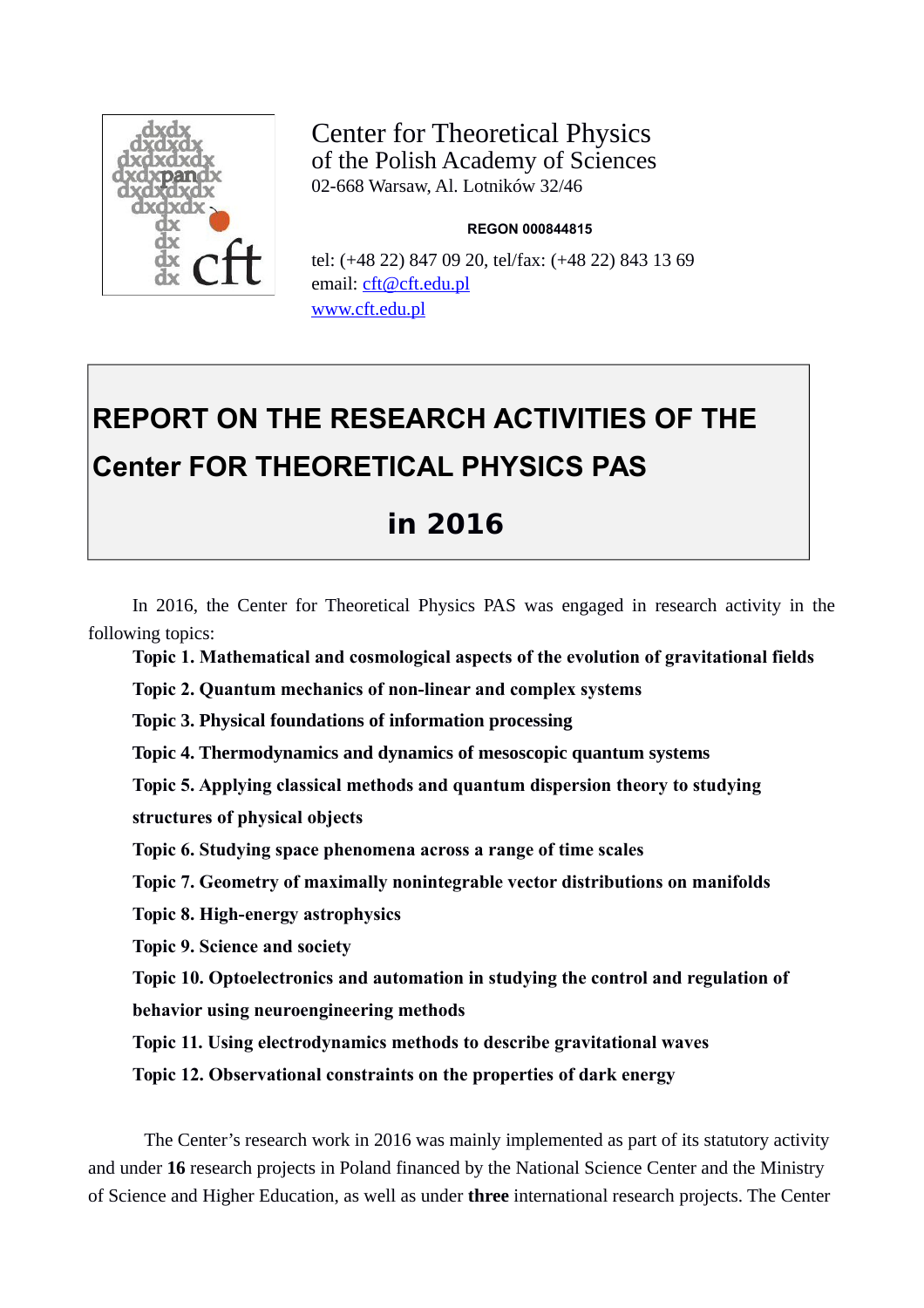is a member of the QULAPS consortium implementing the ERC Advanced Grant "Quantum Resources: Conceptuals and Applications", a project led by Prof. R. Horodecki from the University of Gdańsk, which is being implemented at the Center by Prof. M. Kuś. Prof. M. Kuś was likewise the lead researcher for the Intrinsic Randomness in the Quantum World project, financed by the John Templeton Foundation. The [Horyzont 2020](http://ec.europa.eu/programmes/horizon2020/en) EU Framework Programme, in turn, is the EU's largest research and innovation project.

Since the foundation of Horizon 2020 in 2014, **16 projects** have been awarded Marie Skłodowska-Curie Individual Fellowships, including **two to the Center for Theoretical Physics PAS**. The first is Dr. Remigiusz Augusiak's "Non-locality in multipartite quantum systems". The second, "Dance of the galaxies: testing general relativity and alternatives using galaxy velocity fields" led by Dr. Wojciech Hellwing, is at the stage of contract negotiations with the European Commission. The Center's employees are also working on **four** further research projects, both domestic and international, coordinated by other scientific institutions.

In 2016, the Center's academic potential continued to develop. Using grants and resources subsidizing its research potential, the Center has employed more scientific staff, lecturers and assistants. In 2016, the Center had an average of **33.2** full-time staff positions, including **28** research positions.

The Center's employees published **50** research papers in peer-reviewed journals **37** of which are indexed by ISI, including **15** in *Physical Review* (**one** in *PRX*), **two** in *Physical Review Letters*, **three** in the *New Journal of Physics* and **four** in the *Astrophysical Journal*. They also published **eight** popular science articles and delivered **117** talks at domestic and international conferences and science seminars.

Two of the papers written at the Center in 2016 were recognized by *European Physics Letters* as among the **most interesting papers published in 2016**.

Since 2014, the Center for Theoretical Physics PAS has had a dedicated **YouTube channel**, [https://www.youtube.com/channel/UCBmbEBj4eybdApFesQCcc2w,](https://www.youtube.com/channel/UCBmbEBj4eybdApFesQCcc2w) presenting recordings of seminars and lectures held at the Center. The channel has 700 subscribers, and we have already shared 140 films which have been viewed 85,000 times. This avenue for informing the public of our ongoing activities is a core part of our policy of openness and open access.

**Collaboration with research institutes abroad** plays an important part in the Center's activities. In 2016, international journals published 37 papers authored by the Center's employees in conjunction with scientists working at institutions in other countries. As part of our international collaborations, the Center's scientists took **73** short research trips abroad. The Center received **11** international guests and hired **four** researchers from abroad. **In 2016, the Center worked with 27 international scientific institutions without signed agreements, pursuing 30 research topics.**

Last year, the Center co-organised nine international scientific conferences.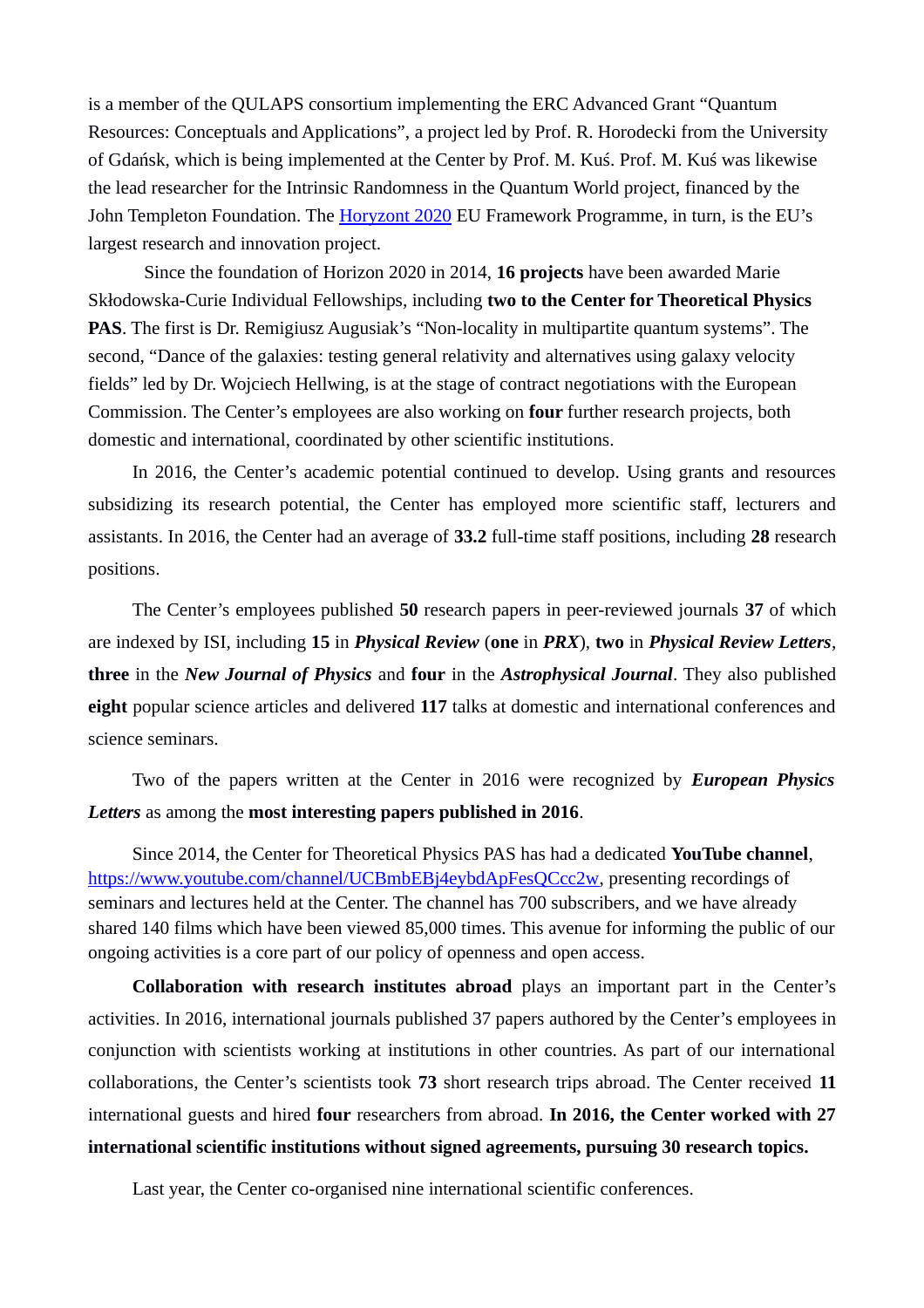The Center continues recruiting talented science students for research internships lasting between one and three months. **Many students continue working with the Center for Theoretical Physics PAS and they are frequently employed at research projects conducted at the Center.**

In 2016, a sizable group of **young physicists (11 research assistants)** worked on their PhDs, and a further 11 on their DScs (*habilitations*). Two staff members, Dr. Musumbu Dibwe and Dr. Adam Sawicki, obtained further scientific qualifications.

The Center and the PAS Institute of Physics are participants in the International PhD Studies program. The Center has also signed an agreement according to which our employees are able to study for PhDs at the PAS Nicolaus Copernicus Astronomical Center, which three of them are doing. A further two employees are participating in PhD courses at the PAS Institute of Physics and one at the PAS Astronomical Center.

Last year, our extended family become larger when **one of our employees had a baby**.

Books for the Center's on-site library are generally purchased using funds for individual research projects. Since 2012, the Center has no longer been subscribing to traditional printed journals, with online access to major journal databases provided through the Center's participation in **consortiums** and the Poland-wide **Virtual Science Library** financed by the Ministry of Science and Higher Education since 2010. The Center's employees are able to access **21 international journals** as part of the consortium with the American Physical Society and American Institute of Physics. The Center has a local **intranet** and access to the **Internet**, while our databases are systematically updated and upgraded.

The Center is an active member of the **National Quantum Information Center in Gdańsk**, which also incorporates the Gdańsk University of Technology, the University of Gdańsk, the Adam Mickiewicz University in Poznań, the Jagiellonian University in Kraków, the University of Łódź, the Nicolaus Copernicus University in Toruń and the University of Wrocław.

The Center's employees are members of numerous scientific boards, committees and other research organizations. **Prof. Marek Kuś** is a member of the Scientific Councils at the PAS Institute of Physics, the Institute for Social Studies at the University of Warsaw and the Institute of Theoretical Physics at the University of Warsaw, Chairman of the Scientific Board of the National Quantum Information Center in Gdańsk, editor of the *International Journal of Quantum Information* and member of the editorial committees of *Reports on Mathematical Physics*, *Journal of Physics B* and *Open Systems and Information Dynamics*. **Karol Życzkowski** is a member of the editorial committee of *Open Systems and Information Dynamics*. **Prof. Kazimierz**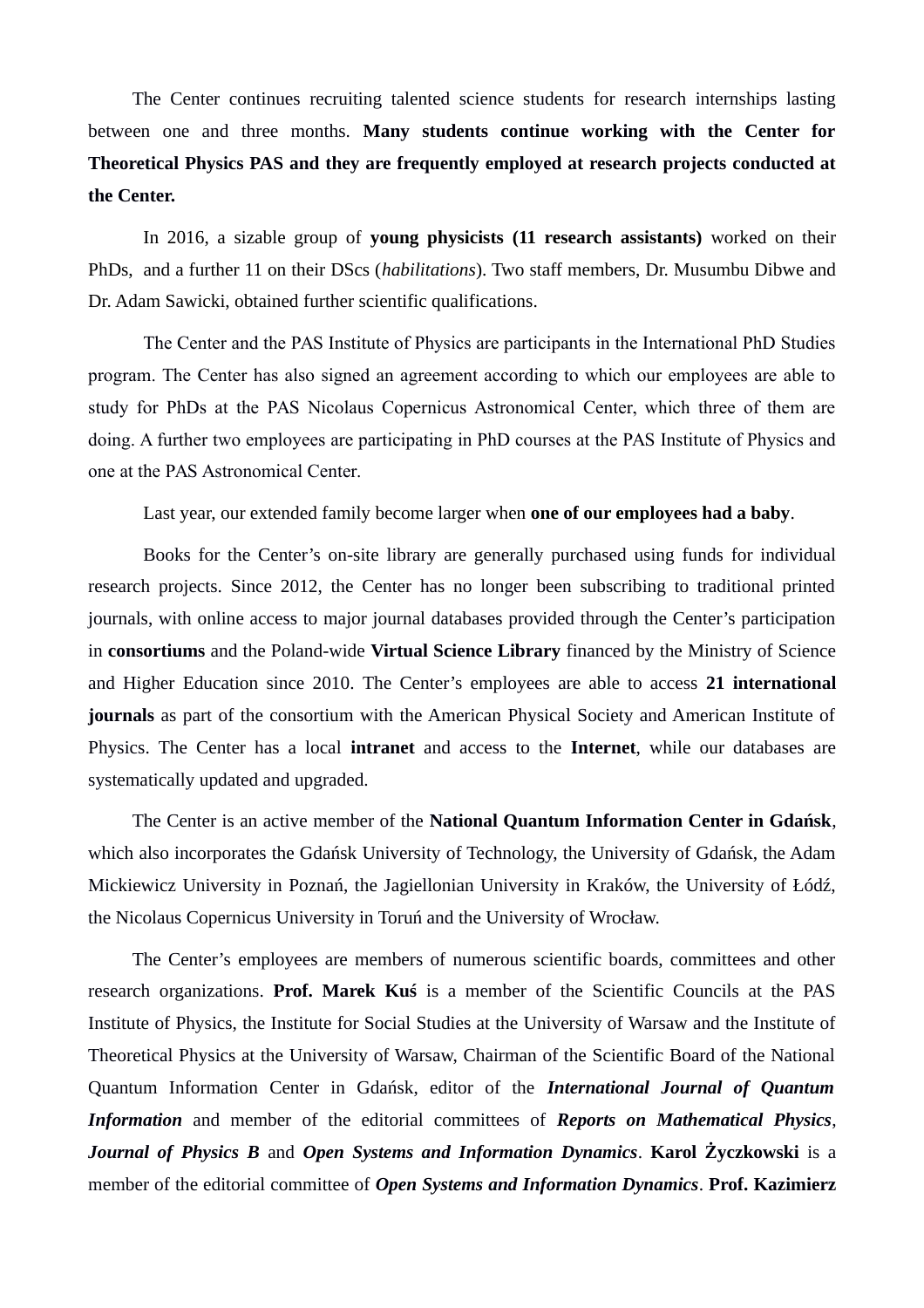**Rzążewski** is a member of the Scientific Board of the National Laboratory of Atomic, Molecular and Optical Physics, Chairman of the Scientific Board of the Center for Atom and Light Quantum Engineering and a Fellow of the American Physical Society and the Institute of Physics in the UK. **Prof. Bożena Czerny** is **editor** of *The Astrophysical Journal* and represents Poland in the **COST Action TD1403 Big Data Era in Sky and Earth Observation** program. **Prof. Lech Mankiewicz** is a member of the Program Board of the Science Festival in Warsaw. The Center's employees participate in 52 scientific boards, editorial committees and expert panels.

Last year, the Center was actively involved in **popularizing physics**. You can find extensive information on our educational activities and those popularizing the Center's research activities on our website http://www.cft.edu.pl/edu/.

As part of the **20th Science Festival**, the Center hosted an academic session "Soaring and earthbound physics" on 2 October 2016.

**Prof. Lech Mankiewicz** is the national coordinator of the program "Universe in your own hands", editor of the EUHOU-PL portal [http://www.pl.euhou.net,](http://www.pl.euhou.net/) and coordinator of the Citizen Science Portal "Zooniverse" in Poland. He is also the coordinator of the Polish-language resources of **Khan Academy**. Thanks to funds from the PKO Bank Polski Foundation, the Orange Foundation, private donors and money raised by volunteers, those resources include over 3,000 films on various scientific topics, viewed over six million times, as well as 90% of the mathematics portal, where users have tackled over ten million problems over two and a half years. The most popular materials are films on biology, chemistry and physics as well as interactive materials on programming. The Center's employees actively participate in the development of physics teaching resources.

Our employees make public appearances in the media and give interviews to the press, radio and TV (more on the Center's website *<http://www.cft.edu.pl/media.php>*). Particularly notable are activities conducted by **Prof. Łukasz A. Turski**; the majority of his appearances with references can be found on [web.me.com/lukaszturski.](http://web.me.com/lukaszturski) Prof. Turski has published **four** popular science articles on Project-Syndicate.pl. He has also been awarded the **Prof. Maciej W. Grabski Prize** by the **Foundation of Polish Science** for his contributions to improving the public understanding of science.

**Research projects conducted at the Center for Theoretical Physics PAS in 2016**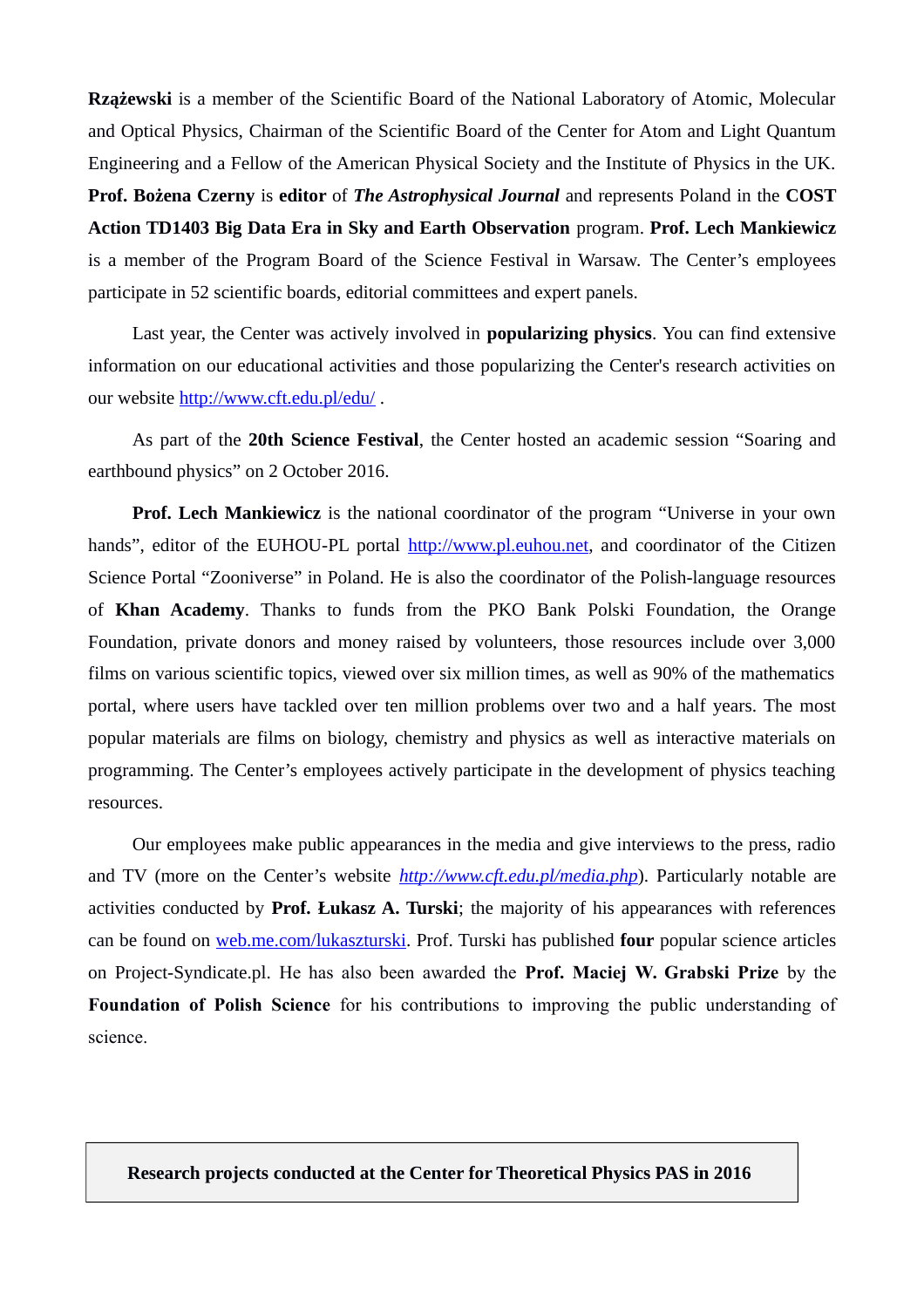### **Research projects conducted in Poland**

| <b>Leader</b>                                                         | <b>Topic</b>                                                                                               | Project no.                   | From-to   |
|-----------------------------------------------------------------------|------------------------------------------------------------------------------------------------------------|-------------------------------|-----------|
| Prof. Karol Życzkowski                                                | Uncertainty principles and quantum<br>entanglement                                                         | 2015/18/A/ST2/00274 2016-2021 |           |
| Dr. Adam Sawicki                                                      | Optimality, universality and controllability<br>in quantum calculation theory                              | 2015/18/E/ST1/00200 2016-2021 |           |
| Prof. Jerzy Kijowski                                                  | Stability of the initial problem for Einstein<br>equations: classical and quantum<br>aspects               |                               | 2017-2020 |
| Dr. Agnieszka Kuźmicz,<br>with assistance from<br>Prof. Bożena Czerny | Stellar populations of gigantic radio<br>sources                                                           | 016/20/S/ST9/00142            | 2016-2019 |
| Prof. Kazimierz<br>Rzążewski                                          | Quantum gas dynamics                                                                                       | 2015/19/B/ST2/02820 2016-2019 |           |
| Prof. Bożena Czerny                                                   | Main quasar sequence                                                                                       | 2015/17/B/ST9/03436 2016-2019 |           |
| Prof. Iwo Białynicki-<br><b>Birula</b>                                | Reproducing geometry from distributed<br>data                                                              | UMO-<br>2012/07/B/ST1/03347   | 2013-2016 |
| Prof. Agnieszka Janiuk                                                | Astrophysics of processes around dense<br>cosmic objects                                                   | UMO-<br>2012/05/E/ST9/03914   | 2013-2018 |
| Prof. Kazimierz<br>Rzążewski                                          | Thermal phenomena in cold atomic gases                                                                     | UMO-<br>2012/04/A/ST2/00090   | 2012-2016 |
| Prof. Jerzy Kijowski                                                  | Gravitational field energy: geometrical,<br>functional and analytical aspects and<br>physical applications | UMO-<br>2011/03/B/ST1/02625   | 2012-2015 |
| Prof. Marek Kuś                                                       | Solvability, chaos and control of quantum<br>systems                                                       | UMO-<br>2011/02/A/ST1/00208   | 2012-2016 |
| Prof. Paweł Nurowski                                                  | Monge distribution geometry                                                                                | UMO-<br>2013/09/B/ST1/01799   | 2014-2016 |
| Dr. Michał Oszmaniec                                                  | Applications of measure concentration to<br>studying statistical properties of quantum<br>systems          | UMO-<br>2013/09/N/ST1/02772   | 2014-2016 |
| Tomasz Maciążek, MS                                                   | Multi-qubit maximally entangled states and<br>equivalence of states due to SLOCC<br>operations             | 0165/DIA/2014/43              | 2014-2018 |
| Dr. Łukasz Rudnicki                                                   | Decoherence of non-Gaussian states                                                                         | UMO-<br>2014/13/D/ST2/01886   | 2015-2017 |
| Dr. Krzysztof<br>Pawłowski                                            | Entanglement and decoherence of ultra-<br>cold atoms                                                       | UMO-<br>2014/13/D/ST2/01883   | 2015-2018 |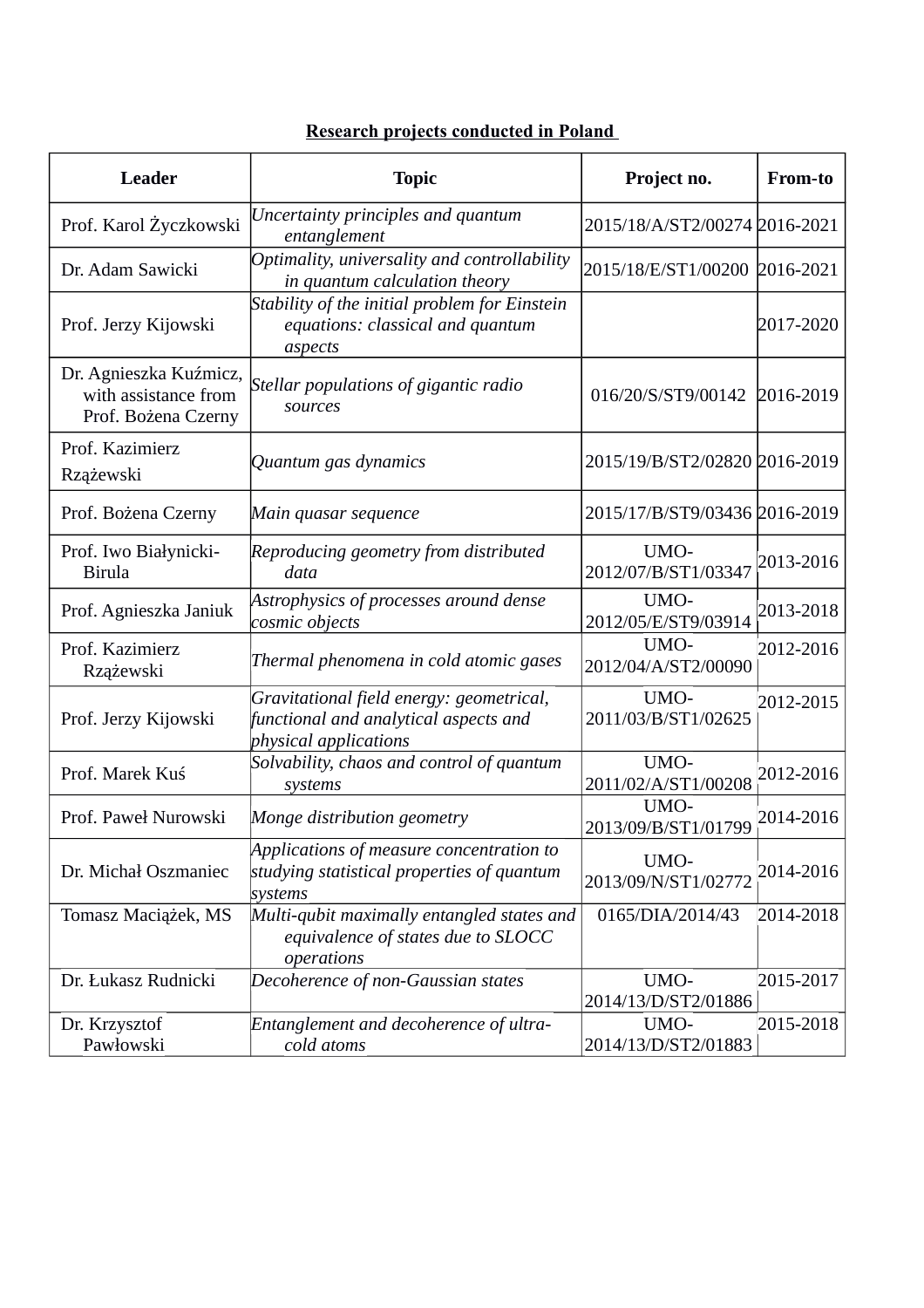#### **International research projects**

| Leader                    | <b>Topic</b>                                                 | Project no.                             | <b>From-to</b> |
|---------------------------|--------------------------------------------------------------|-----------------------------------------|----------------|
| Dr. Remigiusz<br>Augusiak | Non-locality in Multipartite Quantum<br>Systems              | ID#705109                               | 2016-2018      |
| Prof. Marek Kuś           | Quantum Resources: Conceptuals and<br>Applications, (QOLAPS) | ERC-2011-<br>AGD_2011020 2012-2016<br>9 |                |
| Prof. Marek Kuś           | Intrinsic Randomness in the Quantum<br>World                 | ID#4137                                 | 2013-2016      |

### **Research projects conducted at other institutions with the participation of the Center's employees**

| <b>Center for</b><br><b>Theoretical</b><br><b>Physics PAS</b><br>employee | <b>Topic</b>                                          | Leader<br>(unit)                               | <b>From-to</b> |
|---------------------------------------------------------------------------|-------------------------------------------------------|------------------------------------------------|----------------|
| Prof. Lech Mankiewicz behaviours using                                    | Control and regulation of<br>neuroengineering methods | Prof. A. Wróbel<br>IBD im.<br><b>NENCKIEGO</b> | 2013-2018      |

#### International collaboration

Partnerships with international academic institutes play an essential role in the Center's research program laid out for each given year. Research conducted as part of the Center's statutory activity and under specific projects is frequently conducted in conjunction with scientists from abroad.

In 2016, the Center continued its direct research collaboration agreement, signed in 2011, with several academic institutions in Germany coordinated by the **Institut für Theoretische Physik Universität in Cologne** as part of the research project DFG no. SFB/TR-12. The group includes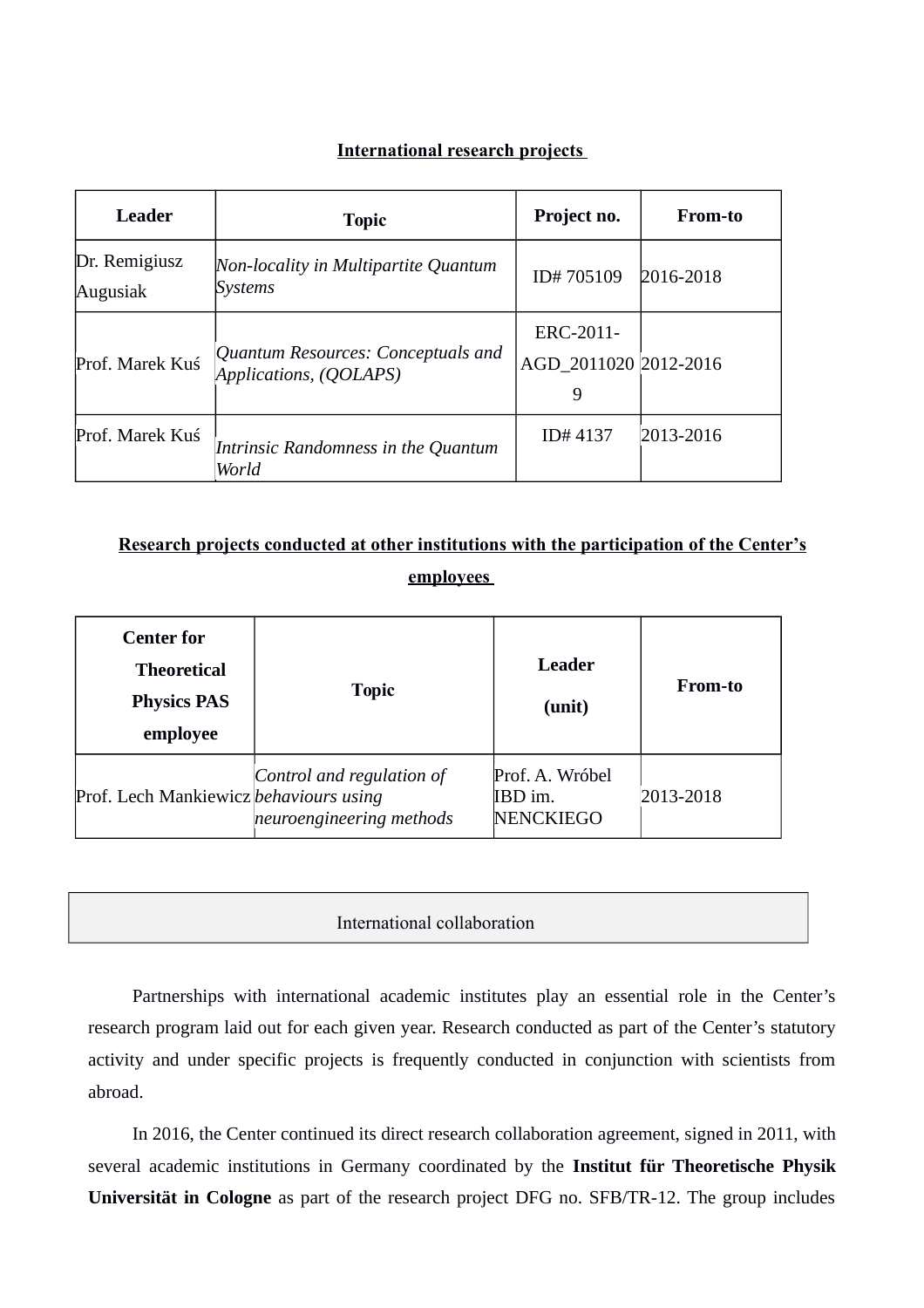universities in **Bochum**, **Cologne** and **Duisburg/Essen**. In 2012, the Center signed a collaborative agreement with the **University of Munich** and the **University of Stockholm** as part of the QOLAPS consortium implementing the **ERC Advanced Grant**. The Center also has research agreements with the **Special Astrophysical Observatory of the Russian Academy of Sciences** and the **5th Institute of Physics at the University of Stuttgart**. The agreement between the Polish Academy of Sciences and the Russian Academy of Science includes the "Transient" project implemented by the Pi of the Sky team, represented by the Center for Theoretical Physics PAS and the **Russian Space Institute of the Russian Academy of Sciences**. On behalf of the Pi of the Sky team, the Center has also signed a Memorandum of Understanding with the LIGO and VIRGO experiments conducting observations of optical afterglows associated with sources of gravitational waves.

#### Publications by employees of the Center for Theoretical Physics PAS in 2016

| $\mathbf N$<br>о. | <b>Authors</b>                                                                                                  | <b>Title</b>                                                                                                | <b>Journal</b>                                                                                                                                |
|-------------------|-----------------------------------------------------------------------------------------------------------------|-------------------------------------------------------------------------------------------------------------|-----------------------------------------------------------------------------------------------------------------------------------------------|
| 1                 | <b>Dardo</b><br>Goyeneche,<br>Karol Ży-<br>czkowski,<br><b>Jakub Adam</b> <i>us systems</i><br><b>Bielawski</b> | Multipartite<br>entangleme<br>$nt$ in<br>heterogeneo                                                        | PHYSICAL REVIEW A, 2016, v. 94, p. 012346,<br>http://journals.aps.org/pra/pdf/10.1103/PhysRevA.94.012346                                      |
| $\overline{2}$    | <b>Adam Saw-</b><br>icki                                                                                        | Universality<br>of<br>beamsplitte<br>rs                                                                     | QUANTUM INFORMATION AND COMPUTATION, 2016, v. Vol. 16, p. 0291-<br>0312, http://www.rintonpress.com/xxqic16/qic-16-34/0291-0312.pdf           |
| $\overline{3}$    | <b>Bożena Jad-</b><br>wiga Cz-<br>erny, Bei<br>You                                                              | Accretion in<br>active<br>galactic<br>nuclei and<br>disk-jet<br>coupling                                    | ASTRONOMISCHE NACHRICHTEN, 2016, v. 337, p. 73-81,<br>http://arxiv.org/abs/1507.05852                                                         |
| $\overline{4}$    | <b>Artur Czer-</b><br>wiński                                                                                    | Optimal<br>evolution<br>models for<br>quantum<br>tomography                                                 | Journal of Physics A-Mathematical and Theoretical, 2016, v. 49, p. 075301,<br>http://iopscience.iop.org/article/10.1088/1751-8113/49/7/075301 |
| 5                 | <b>Petra</b><br>Sukova,<br>Mikołaj<br>Grzędziel-<br>ski, Ag-<br>nieszka Ja-<br>niuk                             | Chaotic and<br>stochastic<br><i>processes in</i><br>the<br>accretion<br>flows of the<br>black hole<br>X-ray | ASTRONOMY AND ASTROPHYSICS, 2016, v. 586, p. 18,<br>http://arxiv.org/abs/1506.02526                                                           |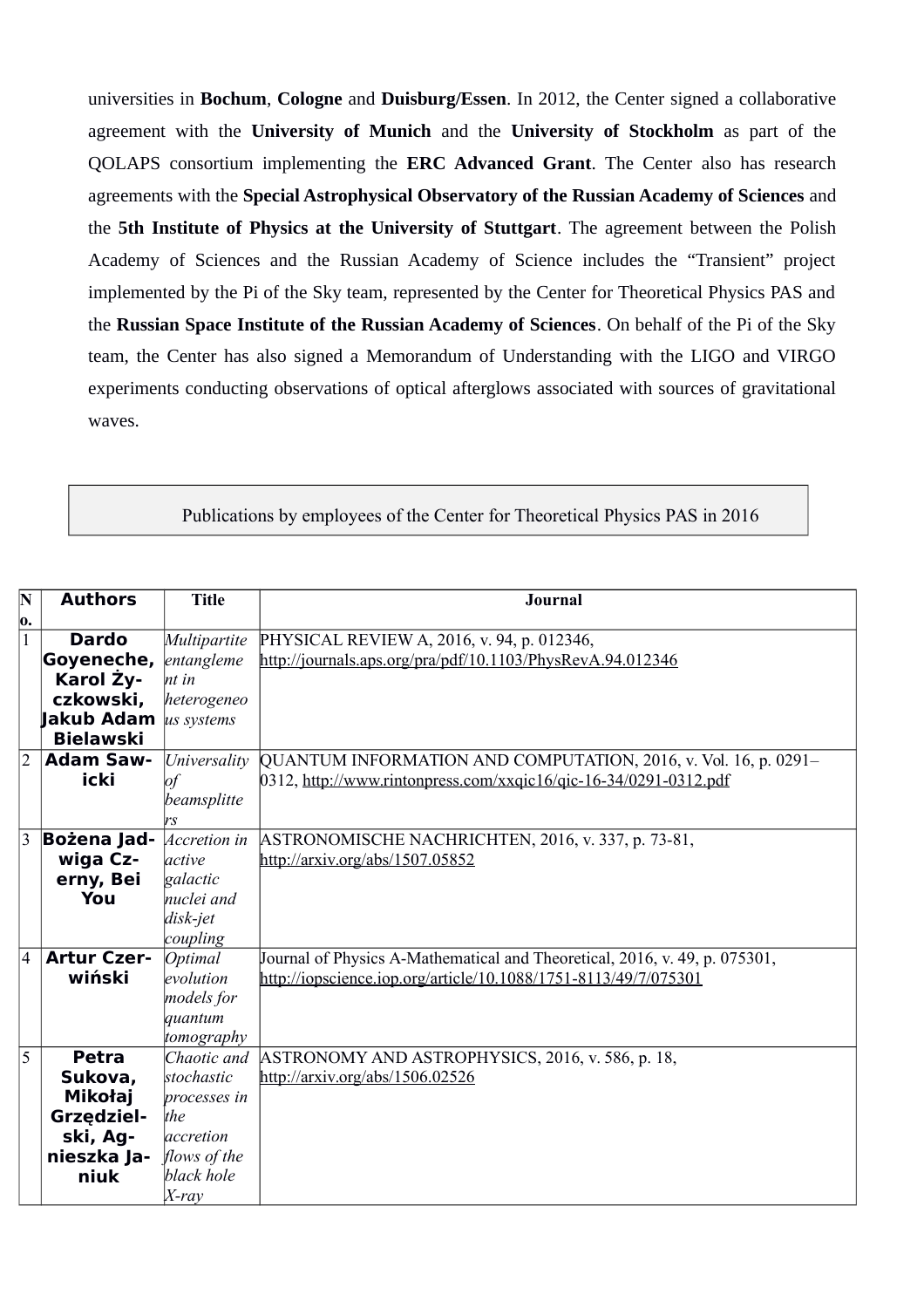|                  |                    | binaries                     |                                                                                  |
|------------------|--------------------|------------------------------|----------------------------------------------------------------------------------|
|                  |                    | revealed by                  |                                                                                  |
|                  |                    | recurrence                   |                                                                                  |
|                  |                    | analysis                     |                                                                                  |
| 6                | Ivan Šupić,        | Self-testing                 | NEW JOURNAL OF PHYSICS, 2016, v. 18, p. 035013,                                  |
|                  | <b>Remigiusz</b>   | protocols                    | http://arxiv.org/abs/1511.09220                                                  |
|                  | Augusiak,          | based on                     |                                                                                  |
|                  | <b>Alexia</b>      | the chained                  |                                                                                  |
|                  | Salavrakos.        | Bell                         |                                                                                  |
|                  | <b>Antonio</b>     | inequalities                 |                                                                                  |
|                  | Acín               |                              |                                                                                  |
|                  |                    |                              |                                                                                  |
|                  | Jose Málek,        | Response of                  | Applications of Mathematics, 2016, v. 61, p. 79-102,                             |
|                  | Kum-               | a class of                   | http://link.springer.com/article/10.1007%2Fs10492-016-0123-0                     |
|                  | bakonam            | mechanical                   |                                                                                  |
|                  | Rajagopal,         | oscillators                  |                                                                                  |
|                  | Petra              | described                    |                                                                                  |
|                  | <b>Sukova</b>      | by a novel                   |                                                                                  |
|                  |                    | system of                    |                                                                                  |
|                  |                    | differential-                |                                                                                  |
|                  |                    | algebraic                    |                                                                                  |
|                  |                    | equations.                   |                                                                                  |
| $\overline{8}$   | <b>Petra</b>       | $\overline{Non-linear}$      | ASTRONOMY AND ASTROPHYSICS, 2016,                                                |
|                  | Sukova, Ag-        | behaviour                    | http://www.aanda.org/articles/aa/pdf/forth/aa28428-16.pdf                        |
|                  | nieszka Ja-        | of XTE                       |                                                                                  |
|                  | niuk               | J1550-564                    |                                                                                  |
|                  |                    | during its                   |                                                                                  |
|                  |                    | 1998-1999                    |                                                                                  |
|                  |                    | <i>outburst</i> ,            |                                                                                  |
|                  |                    | revealed by                  |                                                                                  |
|                  |                    | recurrence                   |                                                                                  |
|                  |                    | analysis                     |                                                                                  |
| $ 9\rangle$      | <b>Rafał</b>       | Two dipolar                  | Europhysics Letters, 2016, v. 114, p. 46003,                                     |
|                  | Ołdziejew-         | atoms in a                   | http://iopscience.iop.org/article/10.1209/0295-5075/114/46003                    |
|                  | ski, Woj-          | harmonic                     |                                                                                  |
|                  | ciech              | trap                         |                                                                                  |
|                  | Górecki,           |                              |                                                                                  |
|                  | <b>Kazimierz</b>   |                              |                                                                                  |
|                  | Maria              |                              |                                                                                  |
|                  | <b>Rzążewski</b>   |                              |                                                                                  |
|                  | Bei You,           |                              |                                                                                  |
| 1<br>$ 0\rangle$ | <b>Odele</b>       | <b>Testing</b><br>Wind as an | ASTROPHYSICAL JOURNAL, 2016, v. 821, p. 1-15,<br>http://arxiv.org/abs/1506.03959 |
|                  | Straub,            | Explanation                  |                                                                                  |
|                  |                    |                              |                                                                                  |
|                  | Bożena Jad-        | for the Spin<br>Problem in   |                                                                                  |
|                  | wiga Cz-           |                              |                                                                                  |
|                  | erny, Mał-         | the                          |                                                                                  |
|                  | gorzata            | Continuum-                   |                                                                                  |
|                  | Sobolewska fitting |                              |                                                                                  |
|                  | , Agata An-        | Method                       |                                                                                  |
|                  | tonina             |                              |                                                                                  |
|                  | Różańska,          |                              |                                                                                  |
|                  | <b>Michal</b>      |                              |                                                                                  |
|                  | Bursa,             |                              |                                                                                  |
|                  | <b>Michal Dov-</b> |                              |                                                                                  |
|                  | ciak               |                              |                                                                                  |
| $\mathbf{1}$     | <b>Remigiusz</b>   | Asymptotic                   | PHYSICAL REVIEW A, 2016, v. 94, p. 012339-1-012339-11,                           |
|                  | Augusiak,          | role of                      | http://arxiv.org/abs/1506.08837                                                  |
|                  |                    |                              |                                                                                  |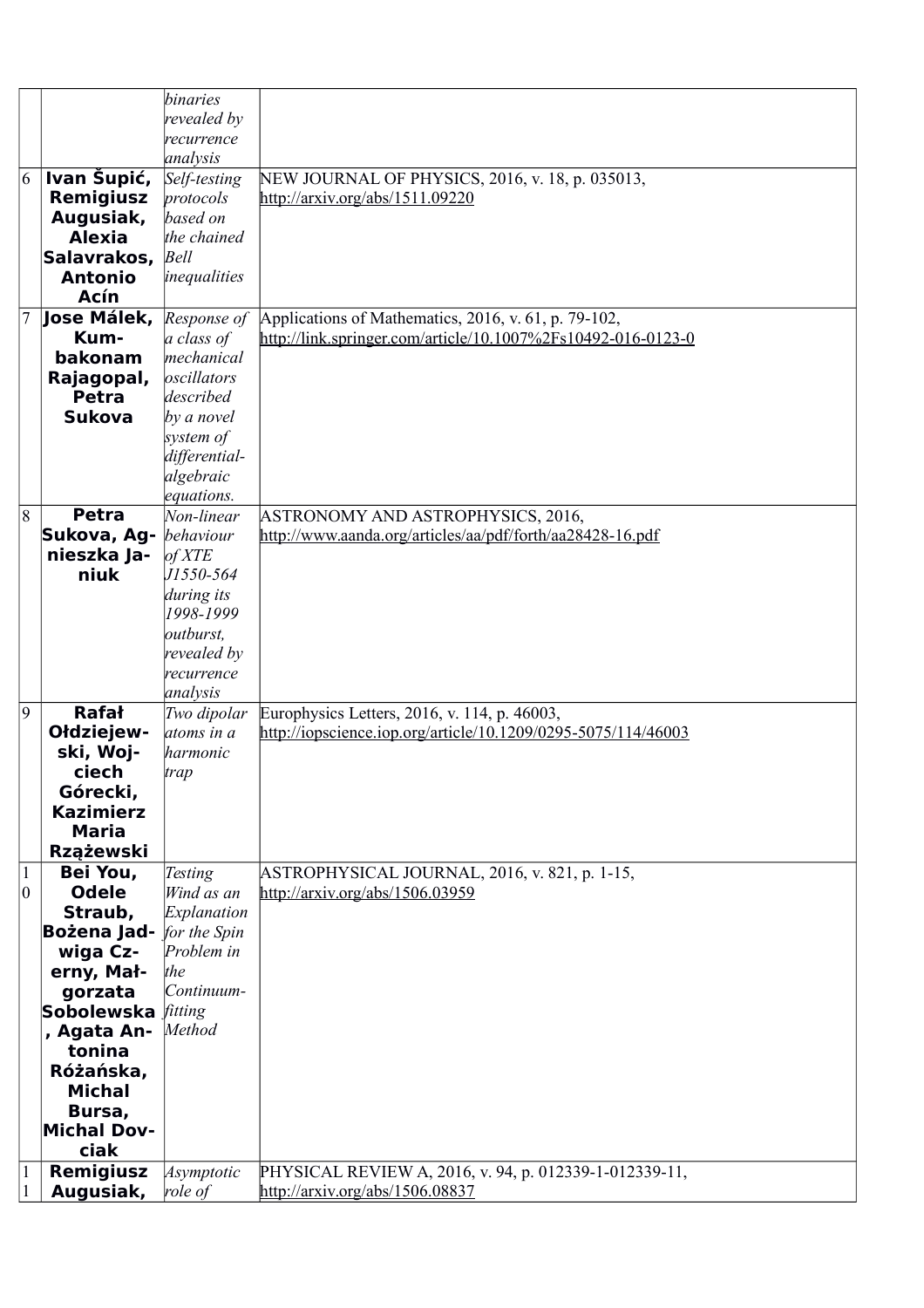|                | Jan                | entangleme      |                                                                           |
|----------------|--------------------|-----------------|---------------------------------------------------------------------------|
|                | Kołodyński,        | nt in           |                                                                           |
|                | <b>Alexander</b>   | quantum         |                                                                           |
|                |                    |                 |                                                                           |
|                | Streltsov,         | metrology       |                                                                           |
|                | Manaben-           |                 |                                                                           |
|                | dra Nath           |                 |                                                                           |
|                | Bera, Anto-        |                 |                                                                           |
|                | nio Acin,          |                 |                                                                           |
|                | <b>Maciej</b>      |                 |                                                                           |
|                | Lewenstein         |                 |                                                                           |
| $\mathbf{1}$   | Waldemar           | Communica       | FOUNDATIONS OF PHYSICS, 2016, v. 46, p. 620-634,                          |
| $\overline{2}$ | Kłobus,            | tion            | http://arxiv.org/abs/1408.1223                                            |
|                | <b>Michał Osz-</b> |                 |                                                                           |
|                |                    | Strength of     |                                                                           |
|                | maniec,            | Correlation     |                                                                           |
|                | Remigiusz          | s Violating     |                                                                           |
|                | Augusiak,          | Monogamy        |                                                                           |
|                | <b>Andrzej</b>     | Relations       |                                                                           |
|                | <b>Tomasz</b>      |                 |                                                                           |
|                | <b>Grudka</b>      |                 |                                                                           |
| 1              | <b>Sven</b>        | $Electron-$     | Journal of Physics A-Mathematical and Theoretical, 2016, v. 49, p. 85302, |
| 3              | Gnutz-             | hole            | http://arxiv.org/abs/1509.06936                                           |
|                |                    | coherent        |                                                                           |
|                | mann,              |                 |                                                                           |
|                | Marek Kuś,         | states for      |                                                                           |
|                | Jordan             | the             |                                                                           |
|                | Langham-           | Bogoliubov      |                                                                           |
|                | Lopez              | -de Gennes      |                                                                           |
|                |                    | equation        |                                                                           |
| $\mathbf{1}$   | Alicja Puś-        | Eco-HAB as      | eLife, 2016, v. 19532, p. 10.7554/eLife,                                  |
| $\overline{4}$ | cian, SZY-         | a fully         | http://elifesciences.org/content/5/e19532-download.pdf                    |
|                | <b>MON ŁĘSKI,</b>  | automated       |                                                                           |
|                | <b>Grzegorz</b>    | and             |                                                                           |
|                | <b>Henryk</b>      | ecologically    |                                                                           |
|                | Kasprow-           | relevant        |                                                                           |
|                |                    |                 |                                                                           |
|                | icz, Maciej        | assessment      |                                                                           |
|                | Winiarski,         | of social       |                                                                           |
|                | Joanna             | impairment      |                                                                           |
|                | Borowska,          | s in mouse      |                                                                           |
|                | <b>Tomasz</b>      | models of       |                                                                           |
|                | Nikolaev,          | autism          |                                                                           |
|                | Paweł M.           |                 |                                                                           |
|                | <b>Michał</b>      |                 |                                                                           |
|                | Owsianny,          |                 |                                                                           |
|                | <b>Hans-Peter</b>  |                 |                                                                           |
|                | Lipp,              |                 |                                                                           |
|                | <b>EWELINA</b>     |                 |                                                                           |
|                | <b>ANNA</b>        |                 |                                                                           |
|                |                    |                 |                                                                           |
|                | <b>KNAPSKA</b>     |                 |                                                                           |
| $\mathbf{1}$   | <b>Lukas</b>       | Ouantum-        | PHYSICAL REVIEW A, 2016, v. 94, p. 032336 (1-13),                         |
| 5              | Fiderer,           | phase           | http://arxiv.org/abs/1511.04309v1                                         |
|                | Marek Kuś,         | synchroniza     |                                                                           |
|                | <b>Daniel</b>      | tion            |                                                                           |
|                | <b>Braun</b>       |                 |                                                                           |
|                | <b>Bożena Jad-</b> | A TEST OF       | ASTROPHYSICAL JOURNAL, 2016, v. 832, http://arxiv.org/abs/1610.00420      |
| 6              | wiga Cz-           | <b>THE</b>      |                                                                           |
|                | erny, Pu           | <b>FORMATIO</b> |                                                                           |
|                |                    |                 |                                                                           |
|                | Du, Jian-          | $\overline{N}$  |                                                                           |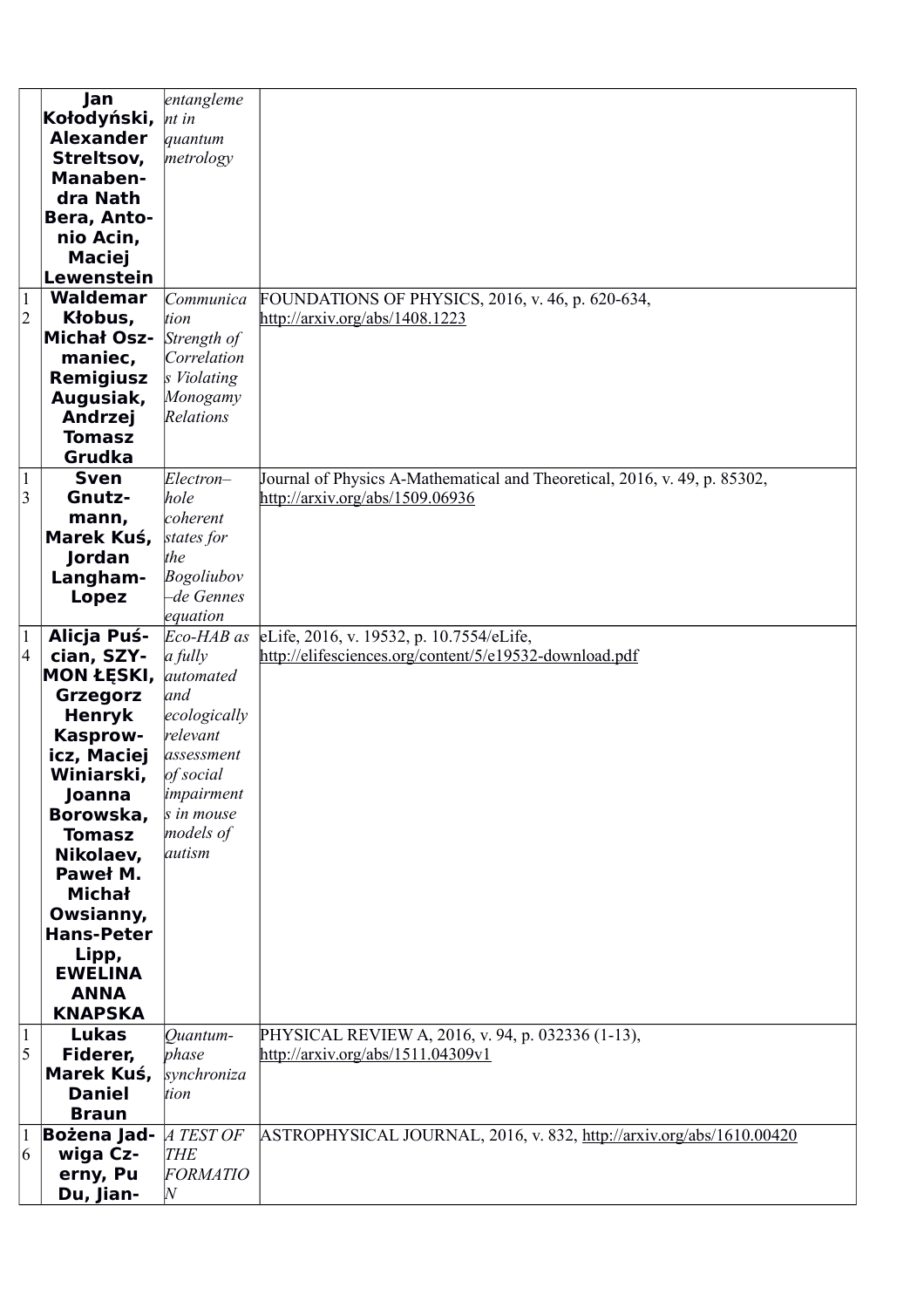|                 | Min Wang,          | <b>MECHANIS</b>  |                                                                             |
|-----------------|--------------------|------------------|-----------------------------------------------------------------------------|
|                 | <b>Vladimir</b>    | <b>M OF THE</b>  |                                                                             |
|                 | <b>Karas</b>       | <b>BROAD</b>     |                                                                             |
|                 |                    | <b>LINE</b>      |                                                                             |
|                 |                    |                  |                                                                             |
|                 |                    | <b>REGION IN</b> |                                                                             |
|                 |                    | <i>ACTIVE</i>    |                                                                             |
|                 |                    | <b>GALACTIC</b>  |                                                                             |
|                 |                    | <b>NUCLEI</b>    |                                                                             |
|                 |                    |                  |                                                                             |
| 1               | <b>Tek Ad-</b>     | The              | ASTROPHYSICAL JOURNAL, 2016, v. 831, p. 68, http://arxiv.org/abs/1606.00284 |
| 7               | hikari,            | Intermediat      |                                                                             |
|                 | <b>Agata An-</b>   | $e$ -line        |                                                                             |
|                 | tonina             | Region in        |                                                                             |
|                 |                    |                  |                                                                             |
|                 | Różańska,          | Active           |                                                                             |
|                 | Bożena Jad-        | Galactic         |                                                                             |
|                 | wiga Cz-           | Nuclei           |                                                                             |
|                 | erny,              |                  |                                                                             |
|                 | <b>Krzysztof</b>   |                  |                                                                             |
|                 |                    |                  |                                                                             |
|                 | Hryniewicz,        |                  |                                                                             |
|                 | <b>Gary Fer-</b>   |                  |                                                                             |
|                 | land               |                  |                                                                             |
| $\mathbf{1}$    | Łukasz             | Uncertainty      | PHYSICAL REVIEW A, 2016, v. 93, p. e022109                                  |
|                 |                    |                  |                                                                             |
| 8               | <b>Marek Rud-</b>  | relations for    |                                                                             |
|                 | nicki, D.S.        | characterist     |                                                                             |
|                 | Tasca, S.P.        | ic functions     |                                                                             |
|                 | <b>Walborn</b>     |                  |                                                                             |
| 1               | <b>Łukasz</b>      | Monotone         | PHYSICS LETTERS A, 2016, v. 380, p. 377–380,                                |
|                 |                    |                  |                                                                             |
| 9               | <b>Marek Rud-</b>  | measures of      | http://www.sciencedirect.com/science/article/pii/S0375960115009196/pdfft?   |
|                 | nicki, Irene       | statistical      | md5=57c622f6f9866223f964de6fafbbcf63&pid=1-s2.0-S0375960115009196-          |
|                 | V., Pablo          | complexity       | main.pdf                                                                    |
|                 | Sánchez-           |                  |                                                                             |
|                 | Moreno,            |                  |                                                                             |
|                 |                    |                  |                                                                             |
|                 | Jesús S.           |                  |                                                                             |
| $\overline{2}$  | Łukasz             | Nonlinear        | Journal of Physics A-Mathematical and Theoretical, 2016, v. 49, p. 375301,  |
| $\vert 0 \vert$ | <b>Marek Rud-</b>  | Schrödinger      | http://iopscience.iop.org/article/10.1088/1751-                             |
|                 | nicki              | equation         | 8113/49/37/375301/meta;jsessionid=9434E7EF019E94BC55BBC59840E4E3AC.c3.i     |
|                 |                    | from             | opscience.cld.iop.org                                                       |
|                 |                    | generalized      |                                                                             |
|                 |                    |                  |                                                                             |
|                 |                    | exact            |                                                                             |
|                 |                    | uncertainty      |                                                                             |
|                 |                    | principle        |                                                                             |
| $\mathbf{2}$    | <b>Jerzy</b>       | Universality     | <b>INTERNATIONAL JOURNAL OF GEOMETRIC METHODS IN MODERN</b>                 |
| $\mathbf{1}$    | Juliusz Ki-        | of the           | PHYSICS, 2016, v. 13,                                                       |
|                 | jowski             | Einstein         | http://www.worldscientific.com/doi/pdf/10.1142/S0219887816400089            |
|                 |                    |                  |                                                                             |
|                 |                    | theory of        |                                                                             |
|                 |                    | gravitation.     |                                                                             |
| $\overline{2}$  | <b>Michał Osz-</b> | Random           | Physical Review X, 2016, v. 6, p. 041044-1-34,                              |
| $ 2\rangle$     | maniec,            | <b>Bosonic</b>   | http://journals.aps.org/prx/abstract/10.1103/PhysRevX.6.041044              |
|                 | <b>Remigiusz</b>   | States for       |                                                                             |
|                 | Augusiak,          | Robust           |                                                                             |
|                 |                    |                  |                                                                             |
|                 | <b>Christian</b>   | Ouantum          |                                                                             |
|                 | Gogolin,           | Metrology        |                                                                             |
|                 | Jan                |                  |                                                                             |
|                 | Kołodyński,        |                  |                                                                             |
|                 | <b>Antonio</b>     |                  |                                                                             |
|                 |                    |                  |                                                                             |
|                 | Acin, Ma-          |                  |                                                                             |
|                 | ciej Lewen-        |                  |                                                                             |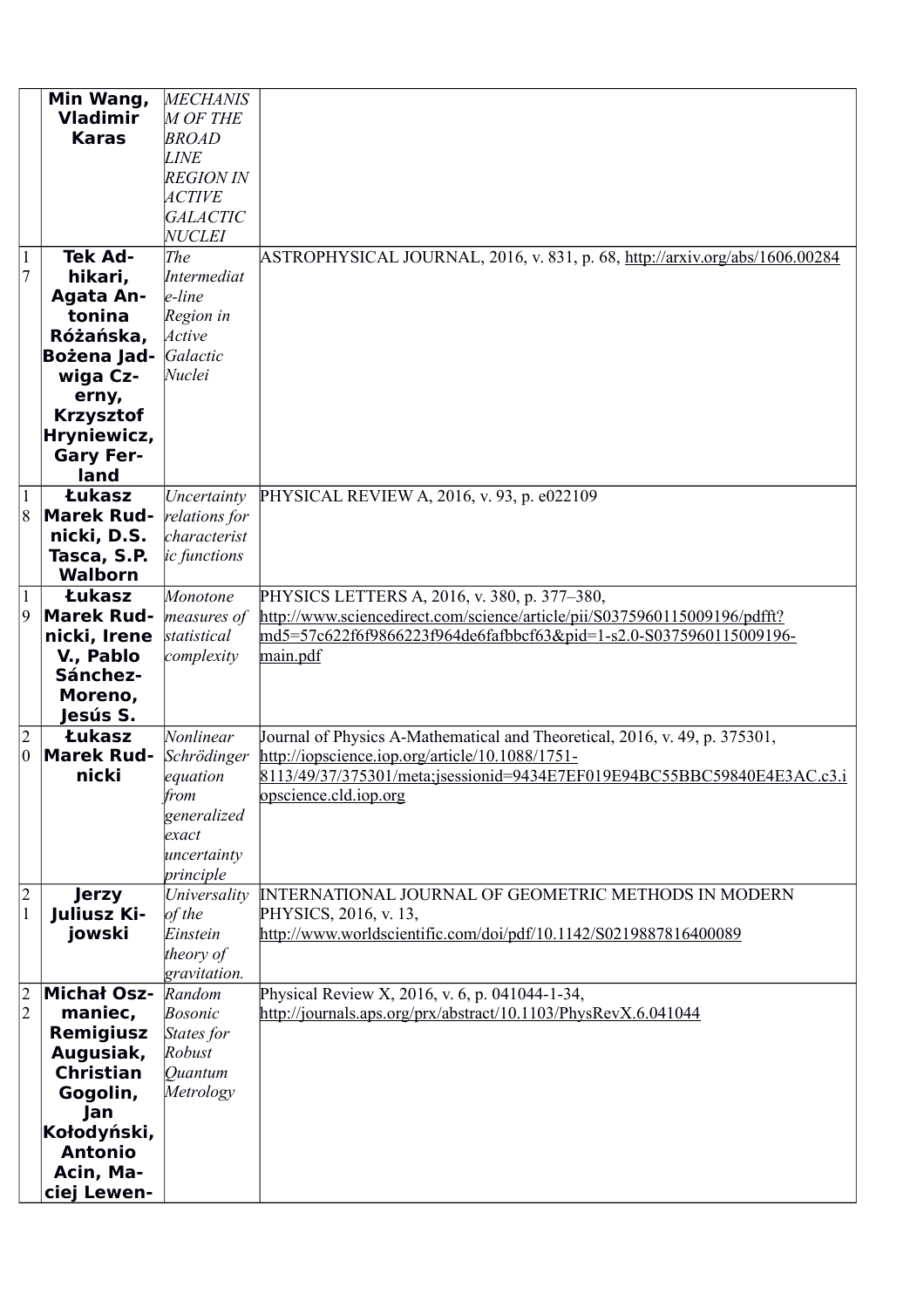|                         | stein              |              |                                                                                   |
|-------------------------|--------------------|--------------|-----------------------------------------------------------------------------------|
| $\overline{c}$          | <b>Krzysztof</b>   | Limits of    | Europhysics Letters, 2016, v. 113, p. 34005,                                      |
| $\overline{\mathbf{3}}$ | Pawłowski,         | atomic       | http://epljournal.edpsciences.org/articles/epl/abs/2016/03/epl17692/epl17692.html |
|                         | <b>Esteve</b>      | entangleme   |                                                                                   |
|                         | Jerome, Re-        | nt by cavity |                                                                                   |
|                         | ichel Jakob,       | feedback:    |                                                                                   |
|                         | Sinatra Al-        | From weak    |                                                                                   |
|                         | ice                | to strong    |                                                                                   |
|                         |                    | coupling     |                                                                                   |
| $\overline{c}$          | Jan Alek-          | Completely   | Journal of Geometry and Physics, 2016, http://arxiv.org/pdf/1604.08361            |
| $\overline{4}$          | sander             | exceptional  |                                                                                   |
|                         |                    |              |                                                                                   |
|                         | Gutt, Gi-          | 2nd order    |                                                                                   |
|                         | anni               | PDEs via     |                                                                                   |
|                         | Manno,             | conformal    |                                                                                   |
|                         | Giovanni           | geometry     |                                                                                   |
|                         | <b>Moreno</b>      | and $BGG$    |                                                                                   |
|                         |                    | resolution   |                                                                                   |
| $\frac{1}{5}$           | Iwo Białyn-        | Gravitation  | NEW JOURNAL OF PHYSICS, 2016, v. 18, p. 023022 6 pages,                           |
|                         | icki-Birula,       | al waves     | http://iopscience.iop.org/article/10.1088/1367-2630/18/2/023022/meta              |
|                         | Zofia Bi-          | carrying     |                                                                                   |
|                         | ałynicka-          | orbital      |                                                                                   |
|                         | <b>Birula</b>      | angular      |                                                                                   |
|                         |                    | momentum     |                                                                                   |
| $\overline{c}$          | <b>Dariusz Pa-</b> | Entangleme   | PHYSICAL REVIEW A, 2016, v. 93, p. 022331,                                        |
| $\vert 6 \vert$         | tryk Kaj-          | nt storage   | http://journals.aps.org/pra/abstract/10.1103/PhysRevA.93.022331                   |
|                         | toch,              | by classical |                                                                                   |
|                         | <b>Krzysztof</b>   | fixed points |                                                                                   |
|                         | Pawłowski,         | in the two-  |                                                                                   |
|                         | <b>Emilia</b>      | axis         |                                                                                   |
|                         | Witkowska          | countertwist |                                                                                   |
|                         |                    | ing model    |                                                                                   |
| $\overline{2}$          | <b>Michał</b>      | A contact    | MATHEMATICS OF CONTROL SIGNALS AND SYSTEMS, 2016, v. 28, p. 1-47,                 |
|                         | Jóźwikowsk         | covariant    | http://link.springer.com/article/10.1007/s00498-016-0176-3                        |
|                         | i, Witold          | approach to  |                                                                                   |
|                         | <b>Respondek</b>   | optimal      |                                                                                   |
|                         |                    | control with |                                                                                   |
|                         |                    | applications |                                                                                   |
|                         |                    | to sub-      |                                                                                   |
|                         |                    | Riemannian   |                                                                                   |
|                         |                    | geometry     |                                                                                   |
| $ 2\rangle$             | <b>Daniel</b>      | Two-flavour  | NEW JOURNAL OF PHYSICS, 2016, v. 18, p. 013030,                                   |
| 8                       | <b>Zdzisław</b>    | mixture of a | http://iopscience.iop.org/article/10.1088/1367-2630/18/1/013030                   |
|                         | Pecak, Mar-        | few          |                                                                                   |
|                         | iusz Fran-         | fermions of  |                                                                                   |
|                         | ciszek             | different    |                                                                                   |
|                         | Gajda,             | mass in a    |                                                                                   |
|                         | <b>Tomasz</b>      | one-         |                                                                                   |
|                         | Sowiński           | dimensional  |                                                                                   |
|                         |                    | harmonic     |                                                                                   |
|                         |                    | trap         |                                                                                   |
| $\overline{c}$          | <b>Tomasz</b>      | Diffusion in | Europhysics Letters, 2016, v. 113, p. 56003-1-6,                                  |
| 9                       | Sowiński,          | a system of  | http://iopscience.iop.org/article/10.1209/0295-5075/113/56003                     |
|                         | <b>Mariusz</b>     | a few        |                                                                                   |
|                         | <b>Franciszek</b>  | distinguisha |                                                                                   |
|                         | Gajda, Kaz-        | ble fermions |                                                                                   |
|                         | imierz             | in a one--   |                                                                                   |
|                         | <b>Maria</b>       | dimensional  |                                                                                   |
|                         |                    |              |                                                                                   |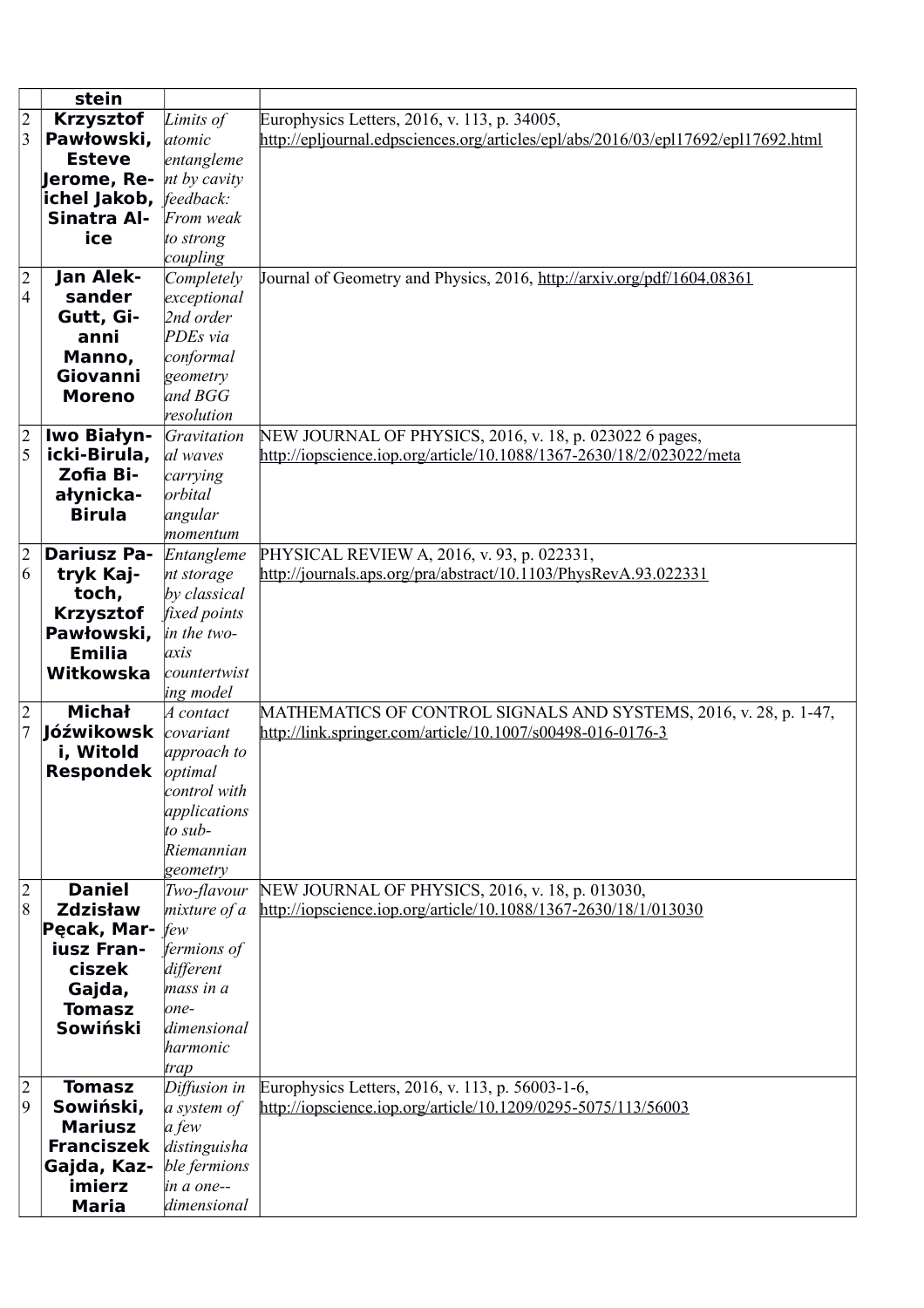|                 | <b>Rzążewski</b>            | double-well     |                                                                                          |
|-----------------|-----------------------------|-----------------|------------------------------------------------------------------------------------------|
|                 |                             | potential       |                                                                                          |
| 3               | <b>Marcin</b>               | <b>MOnte</b>    | Journal of Applied Physics, 2016, v. 120, p. 124305-1-124305-9                           |
| 0               | Mińkowski,                  | Carlo           |                                                                                          |
|                 | <b>Magdalena</b>            | simulations     |                                                                                          |
|                 | Anna Za-                    | $\overline{of}$ |                                                                                          |
|                 | łuska-Ko-                   | morphologi      |                                                                                          |
|                 | tur, Łukasz                 | cal             |                                                                                          |
|                 | <b>Andrzej</b>              | transotions     |                                                                                          |
|                 | Turski,                     | iп              |                                                                                          |
|                 | <b>Grzegorz</b>             | PbTe/CdTe       |                                                                                          |
|                 | Karczewski                  | immiscible      |                                                                                          |
|                 |                             | material        |                                                                                          |
|                 |                             | systems         |                                                                                          |
| $\vert 3 \vert$ | <b>Martin</b>               | Ground-         | PHYSICAL REVIEW A, 2016, v. 93, p. 023612-10,                                            |
| 1               | Trappe, Pi-                 | state           | http://journals.aps.org/pra/abstract/10.1103/PhysRevA.93.023612                          |
|                 | otr Gro-                    | densities of    |                                                                                          |
|                 | chowski,                    | repulsive       |                                                                                          |
|                 | <b>Mirosław</b>             | $two-$          |                                                                                          |
|                 | Brewczyk,                   | component       |                                                                                          |
|                 | <b>Kazimierz</b>            | Fermi gases     |                                                                                          |
|                 | <b>Maria</b>                |                 |                                                                                          |
|                 | <b>Rzążewski</b>            |                 |                                                                                          |
| $\vert 3 \vert$ | Iwo Białyn-                 | Trapping        | PHYSICAL REVIEW A, 2016, v. 93, p. 063402 1-8                                            |
| $\overline{c}$  | icki-Birula,                | neutral         |                                                                                          |
|                 | <b>Tomasz</b>               | particles       |                                                                                          |
|                 | Radożycki                   | endowed         |                                                                                          |
|                 |                             | with a          |                                                                                          |
|                 |                             | magnetic        |                                                                                          |
|                 |                             | moment by       |                                                                                          |
|                 |                             | an              |                                                                                          |
|                 |                             | electromagn     |                                                                                          |
|                 |                             | etic wave       |                                                                                          |
|                 |                             | carrying        |                                                                                          |
|                 |                             | orbital         |                                                                                          |
|                 |                             | angular         |                                                                                          |
|                 |                             | momentum.       |                                                                                          |
|                 |                             | Semiclassic     |                                                                                          |
|                 |                             | al theory       |                                                                                          |
| $\vert$ 3       | <b>Dibwe Pier-</b>          | Thermalizat     | OPEN SYSTEMS AND INFORMATION DYNAMICS, 2016, v. 23, p. 19,                               |
| 3               | rot                         | ion in          | http://arxiv.org/abs/1602.00305                                                          |
|                 | Musumbu,                    | Many-           |                                                                                          |
|                 | Maria                       | Particle        |                                                                                          |
|                 | Jolanta                     | Ouantum         |                                                                                          |
|                 | Przybylska,                 | Walks           |                                                                                          |
|                 | Andrzej                     |                 |                                                                                          |
|                 | Jerzy Ma-                   |                 |                                                                                          |
|                 | ciejewski                   |                 |                                                                                          |
| 3               | Ravis-                      | Generalized     |                                                                                          |
| $\vert 4 \vert$ | hankar Ra-                  | XOR games       | PHYSICAL REVIEW A, 2016, v. 93, p. 022333-1-022333-9,<br>http://arxiv.org/abs/1502.02974 |
|                 | manathan,                   | with d          |                                                                                          |
|                 |                             | outcomes        |                                                                                          |
|                 | <b>Remigiusz</b>            | and the task    |                                                                                          |
|                 | Augusiak,<br><b>Gláucia</b> |                 |                                                                                          |
|                 |                             | of nonlocal     |                                                                                          |
|                 | <b>Murta</b>                | computation     |                                                                                          |
| 3               | <b>Zbigniew</b>             | Distinguish     | PHYSICAL REVIEW A, 2016, v. 93, p. 062112, http://arxiv.org/abs/1507.05123               |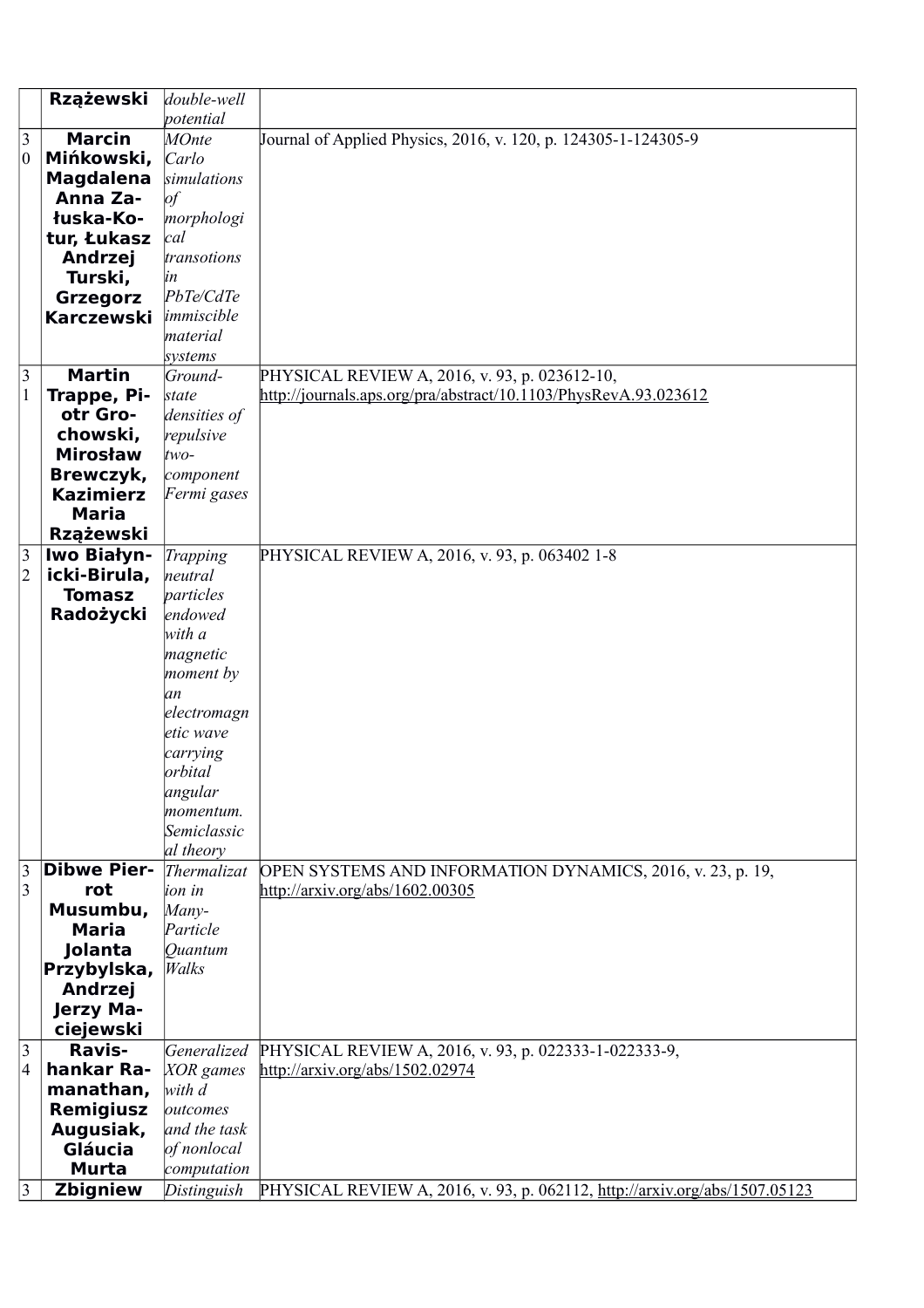| 5               | Puchała,                     | ability of       |                                                                                        |
|-----------------|------------------------------|------------------|----------------------------------------------------------------------------------------|
|                 | <b>Łukasz</b>                | generic          |                                                                                        |
|                 | Pawela,                      | quantum          |                                                                                        |
|                 | Karol Ży-                    | states           |                                                                                        |
|                 | czkowski                     |                  |                                                                                        |
| $\vert 3 \vert$ | Agnieszka                    | On the           | NEW ASTRONOMY, 2017, v. 51, p. 7 14, http://arxiv.org/pdf/1604.07132v3                 |
| $ 6\rangle$     | Janiuk,                      | possible         |                                                                                        |
|                 | <b>Michał</b>                | gamma-ray        |                                                                                        |
|                 | <b>Stanisław</b>             | $burst-$         |                                                                                        |
|                 |                              |                  |                                                                                        |
|                 | Bejger, Szy-                 | gravitationa     |                                                                                        |
|                 | mon                          | l wave           |                                                                                        |
|                 | Charzyński,                  | association      |                                                                                        |
|                 | <b>Petra</b>                 | in               |                                                                                        |
|                 | <b>Sukova</b>                | GW150914         |                                                                                        |
| $\mathfrak{Z}$  | <b>Maciej</b>                | Sufficient       | PHYSICAL REVIEW A, 2016, v. 93, p. 042335-1-042335-11,                                 |
| $\overline{7}$  | Lewen-                       | separability     | http://arxiv.org/abs/1512.08278                                                        |
|                 | stein,                       | criteria and     |                                                                                        |
|                 | <b>Remigiusz</b>             | linear maps      |                                                                                        |
|                 | Augusiak,                    |                  |                                                                                        |
|                 | <b>Dariusz Hi-</b>           |                  |                                                                                        |
|                 | lary Chruś-                  |                  |                                                                                        |
|                 | ciński, Swa-                 |                  |                                                                                        |
|                 | pan Rana,                    |                  |                                                                                        |
|                 | Jan Stefan                   |                  |                                                                                        |
|                 | Samsonow-                    |                  |                                                                                        |
|                 | icz                          |                  |                                                                                        |
| 3               | <b>Tomasz Ig-</b>            | Non-             | INTERNATIONAL JOURNAL OF THEORETICAL PHYSICS, 2016, v. 56, p.                          |
| 8               | nacy Tylec,                  | signalling       | 3832-3842, http://arxiv.org/abs/1512.02457                                             |
|                 | Marek Kuś,                   | <b>Theories</b>  |                                                                                        |
|                 | Jacek Krajc-                 | and              |                                                                                        |
|                 | zok                          | Generalized      |                                                                                        |
|                 |                              | Probability      |                                                                                        |
| 3               | <b>Michał Osz-</b>           | Creating a       | PHYSICAL REVIEW LETTERS, 2016, v. 116, p. 110403,                                      |
| $ 9\rangle$     | maniec, An-                  | Superpositi      | http://link.aps.org/doi/10.1103/PhysRevLett.116.110403                                 |
|                 | drzej                        | on of            |                                                                                        |
|                 | <b>Tomasz</b>                | Unknown          |                                                                                        |
|                 | Grudka,                      | Ouantum          |                                                                                        |
|                 | <b>Michał</b>                | <b>States</b>    |                                                                                        |
|                 | Horodecki,                   |                  |                                                                                        |
|                 |                              |                  |                                                                                        |
|                 | Antoni Wój-<br>cik           |                  |                                                                                        |
|                 |                              |                  |                                                                                        |
| 4               | <b>B.P. Abbott, LOCALIZA</b> |                  | Astrophysical Journal Letters, 2016, v. 826, p. L13, http://arxiv.org/pdf/1602.08492v3 |
| $ 0\rangle$     | <b>Arkadiusz</b>             | <b>TION AND</b>  |                                                                                        |
|                 | Ćwiek,                       | <b>BROADBA</b>   |                                                                                        |
|                 | Mikołaj Ste-                 | ND               |                                                                                        |
|                 | fan Ćwiok,                   | <b>FOLLOW-</b>   |                                                                                        |
|                 | Lech                         | $UP$ OF          |                                                                                        |
|                 | <b>Mankiewicz</b>            | <b>THE</b>       |                                                                                        |
|                 |                              |                  |                                                                                        |
|                 | , Rafał                      | <b>GRAVITATI</b> |                                                                                        |
|                 | Opiela,                      | ONAL-            |                                                                                        |
|                 | <b>Marcin</b>                | <b>WAVE</b>      |                                                                                        |
|                 | <b>Franciszek</b>            | <b>TRANSIEN</b>  |                                                                                        |
|                 | Zaremba,                     |                  |                                                                                        |
|                 | <b>Aleksander</b>            | GW150914         |                                                                                        |
|                 | Filip Zar-<br>necki          |                  |                                                                                        |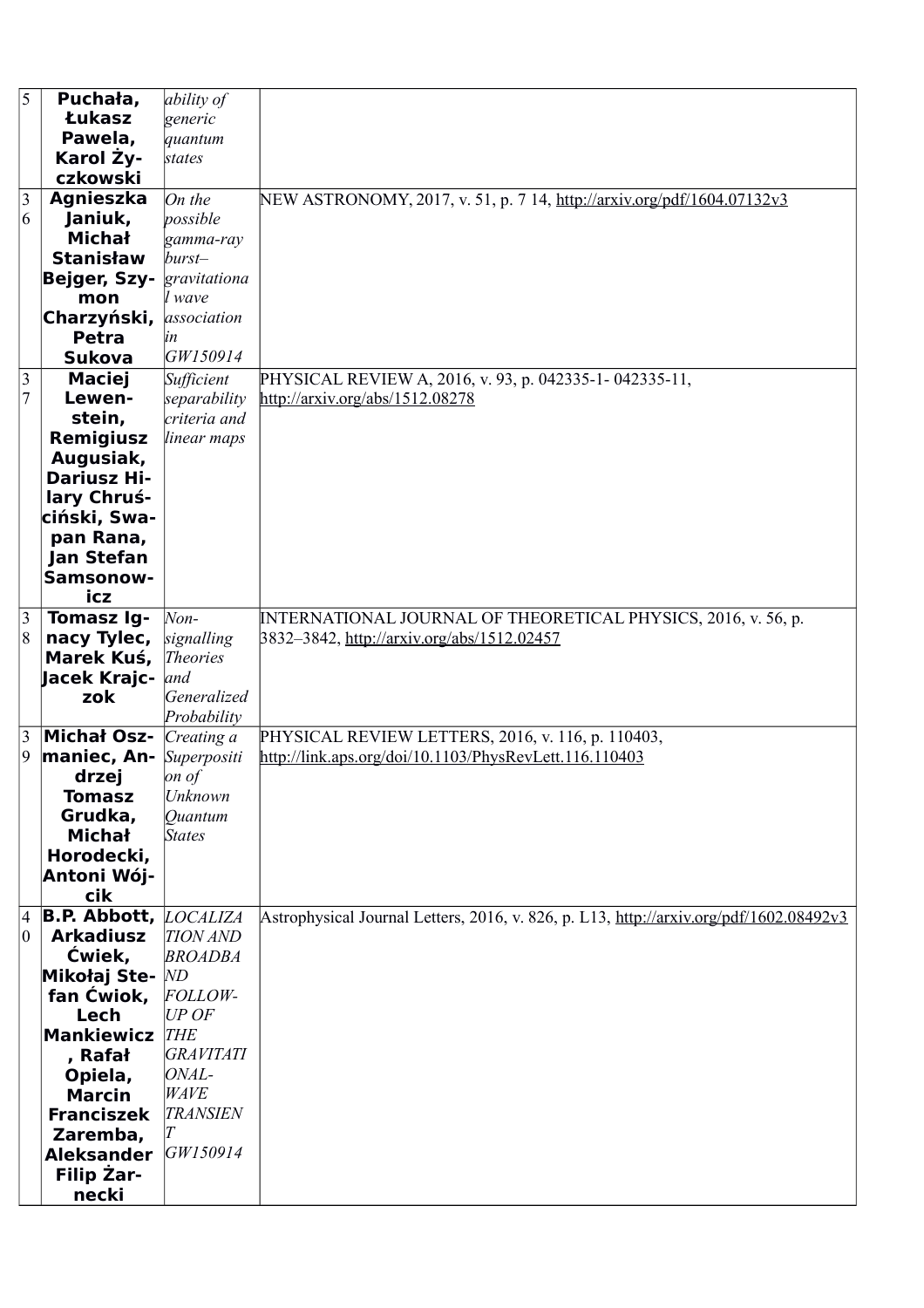| 4              | <b>Bożena Jad-</b> <i>The mass of</i> |               | Astronomy and Astrophysics, 2016, http://arxiv.org/abs/1601.02498       |
|----------------|---------------------------------------|---------------|-------------------------------------------------------------------------|
| $\mathbf{1}$   | wiga Cz-                              | the black     |                                                                         |
|                | erny, Bei                             | hole in RE    |                                                                         |
|                | You, Ag-                              | $J1034+396$   |                                                                         |
|                | nieszka                               |               |                                                                         |
|                |                                       |               |                                                                         |
|                | Kurcz,                                |               |                                                                         |
|                | Justyna                               |               |                                                                         |
|                | Średzińska,                           |               |                                                                         |
|                | <b>Krzysztof</b>                      |               |                                                                         |
|                | Hryniewicz,                           |               |                                                                         |
|                | <b>Marek</b>                          |               |                                                                         |
|                | Nikołajuk,                            |               |                                                                         |
|                | <b>Magdalena</b>                      |               |                                                                         |
|                | Krupa, Jian-                          |               |                                                                         |
|                | Min Wang,                             |               |                                                                         |
|                |                                       |               |                                                                         |
|                | C Hu, Piotr                           |               |                                                                         |
|                | Tomasz Ży-                            |               |                                                                         |
|                | cki                                   |               |                                                                         |
| 4              | Małgorzata The VIMOS                  |               | Astronomy and Astrophysics, 2016, http://arxiv.org/pdf/1605.05503v2.pdf |
| $\overline{2}$ | Siudek,                               | Public        |                                                                         |
|                | Katarzyna                             | Extragalacti  |                                                                         |
|                | Ewa Małek,                            | c Redshift    |                                                                         |
|                | M. Scodeg-                            | <b>Survey</b> |                                                                         |
|                | gio, B. Gar-                          | $(VIPERS)$ .  |                                                                         |
|                | illi, Ag-                             | <b>Star</b>   |                                                                         |
|                | nieszka                               | formation     |                                                                         |
|                | Pollo, $C.~P.$                        | history of    |                                                                         |
|                |                                       | passive       |                                                                         |
|                | Haines, A.                            |               |                                                                         |
|                | Fritz, M.                             | galaxies      |                                                                         |
|                | Bolzonella,                           |               |                                                                         |
|                | S. de-la-                             |               |                                                                         |
|                | Torre,                                |               |                                                                         |
|                | $B - R$ .                             |               |                                                                         |
|                | Granett, L.                           |               |                                                                         |
|                | Guzzo, U.                             |               |                                                                         |
|                | Abbas, C.                             |               |                                                                         |
|                | Adami, D.                             |               |                                                                         |
|                | Bottini, A.                           |               |                                                                         |
|                | Cappi, O.                             |               |                                                                         |
|                | Cucciati, G.                          |               |                                                                         |
|                | De-Lucia, I.                          |               |                                                                         |
|                |                                       |               |                                                                         |
|                | Davidzon,                             |               |                                                                         |
|                | P. Franzetti,                         |               |                                                                         |
|                | A. Iovino,                            |               |                                                                         |
|                | Janusz Kry-                           |               |                                                                         |
|                | wult, V. Le-                          |               |                                                                         |
|                | Brun, O. Le-                          |               |                                                                         |
|                | $F\$ evre, D.                         |               |                                                                         |
|                | Maccagni,                             |               |                                                                         |
|                | А.                                    |               |                                                                         |
|                | Marchetti,                            |               |                                                                         |
|                | F. Marulli,                           |               |                                                                         |
|                | M. Polletta,                          |               |                                                                         |
|                | $L.~\sim$ A. $~\sim$ M.               |               |                                                                         |
|                |                                       |               |                                                                         |
|                | Tasca, R.                             |               |                                                                         |
|                | Tojeiro, D.                           |               |                                                                         |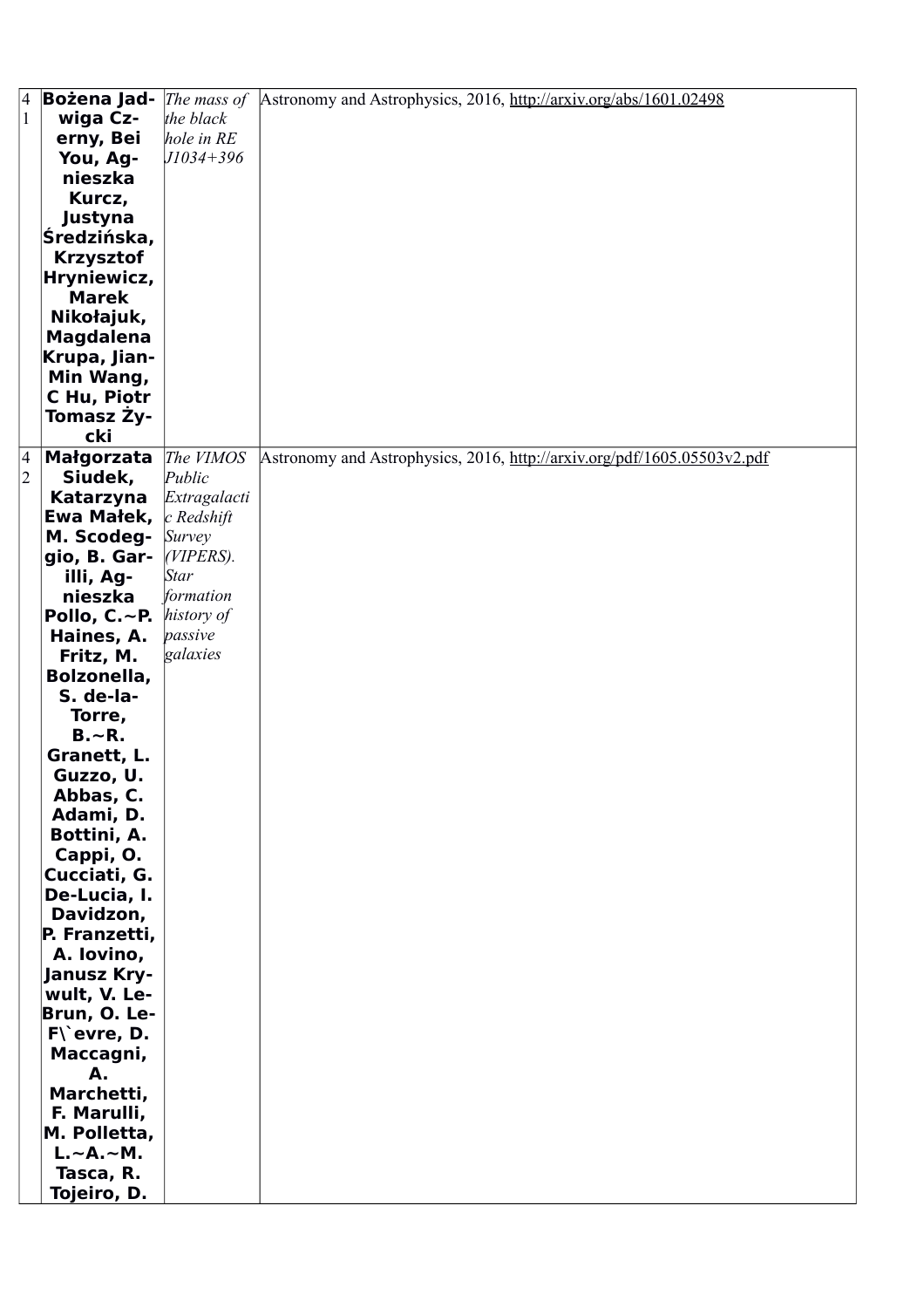|                          | Vergani, A.                    |                                |                                                                                         |
|--------------------------|--------------------------------|--------------------------------|-----------------------------------------------------------------------------------------|
|                          | Zanichelli,                    |                                |                                                                                         |
|                          | S. Arnouts,<br>J. Bel, E.      |                                |                                                                                         |
|                          | Branchini,                     |                                |                                                                                         |
|                          | O. Ilbert, A.                  |                                |                                                                                         |
|                          | Gargiulo, L.                   |                                |                                                                                         |
|                          | Moscardini,                    |                                |                                                                                         |
|                          | $T - T$                        |                                |                                                                                         |
|                          | Takeuchi,                      |                                |                                                                                         |
|                          | G.                             |                                |                                                                                         |
|                          | <b>Zamorani</b>                |                                |                                                                                         |
| $\vert 4$                | Qingwen                        | The                            | ASTROPHYSICAL JOURNAL, 2016, http://dx.doi.org/10.3847/1538-4357/833/1/79               |
| $\overline{3}$           | Wu, Bożena                     | Universal                      |                                                                                         |
|                          | Czerny,                        | "Heartbeat                     |                                                                                         |
|                          | Mikołaj                        |                                |                                                                                         |
|                          | Grzędziel-                     | <i><b>Oscillations</b></i>     |                                                                                         |
|                          | ski, Ag-                       | in Black                       |                                                                                         |
|                          | nieszka Ja-                    | Hole                           |                                                                                         |
|                          | niuk,                          | <b>Systems</b><br>Across the   |                                                                                         |
|                          | weimin Gu,                     | Mass-scale                     |                                                                                         |
|                          | Aijun Dong,<br><b>Xiaofeng</b> |                                |                                                                                         |
|                          | Cao, Bei                       |                                |                                                                                         |
|                          | You, Zhen                      |                                |                                                                                         |
|                          | Yan,                           |                                |                                                                                         |
|                          | <b>Mouyuan</b>                 |                                |                                                                                         |
|                          | Sun                            |                                |                                                                                         |
| $\vert 4$                | Jan Alek-                      | On the                         | Journal für die reine und angewandte Mathematik, 2016,                                  |
| $\overline{\mathcal{A}}$ | sander Gutt <i>extension</i>   |                                | http://www.degruyter.com/dg/journalprintahead.articlelist.resultlinks.fullcontentlink:p |
|                          |                                | theorem of                     | dfeventlink/\$002fj\$002fcrll.ahead-of-print\$002fcrelle-2015-0106\$002fcrelle-2015-    |
|                          |                                | Hwang and                      | $0106$ .pdf?t:ac=j\$002fcrll                                                            |
|                          |                                | $M$ o $k$                      |                                                                                         |
| $\vert 4$<br>5           | <b>Eduardo</b>                 | Detecting                      | PHYSICAL REVIEW A, 2016, v. 94, p. 012303,                                              |
|                          | Paul,<br><b>Daniel</b>         | entangleme                     | http://journals.aps.org/pra/abstract/10.1103/PhysRevA.94.012303                         |
|                          | Tasca,                         | $nt \text{ of }$<br>continuous |                                                                                         |
|                          | Łukasz                         | wariables                      |                                                                                         |
|                          | <b>Marek Rud-</b>              | with three                     |                                                                                         |
|                          | nicki,                         | mutually                       |                                                                                         |
|                          | <b>Stephen</b>                 | unbiased                       |                                                                                         |
|                          | <b>Walborn</b>                 | bases                          |                                                                                         |
| $\vert 4$                | М.                             | Selfcomple                     | Open Systems Inform. Dynamics, 2016, v. 23, p. 1650001                                  |
| 6                        | Smaczyn-                       | mentary                        |                                                                                         |
|                          | ski, W.                        | quantum                        |                                                                                         |
|                          | Roga, K.                       | channels                       |                                                                                         |
|                          | Życzkowski                     |                                |                                                                                         |
| 4                        | <b>Wojicech</b>                | Making two                     | Europhysics Letters, 2016, v. 116, p. 26004,                                            |
| $\overline{7}$           | Górecki,                       | dysprosium                     | http://iopscience.iop.org/article/10.1209/0295-5075/116/26004                           |
|                          | <b>Kazimierz</b>               | atoms rotate                   |                                                                                         |
|                          | <b>Rzążewski</b>               | Einstein-<br>de Haas           |                                                                                         |
|                          |                                | effect                         |                                                                                         |
|                          |                                |                                |                                                                                         |
|                          |                                |                                |                                                                                         |
| $\vert 4 \vert$          | <b>Claudia</b>                 | revisited<br>Minimal           | PHYSICAL REVIEW A, 2016, v. 94, p. 52118,                                               |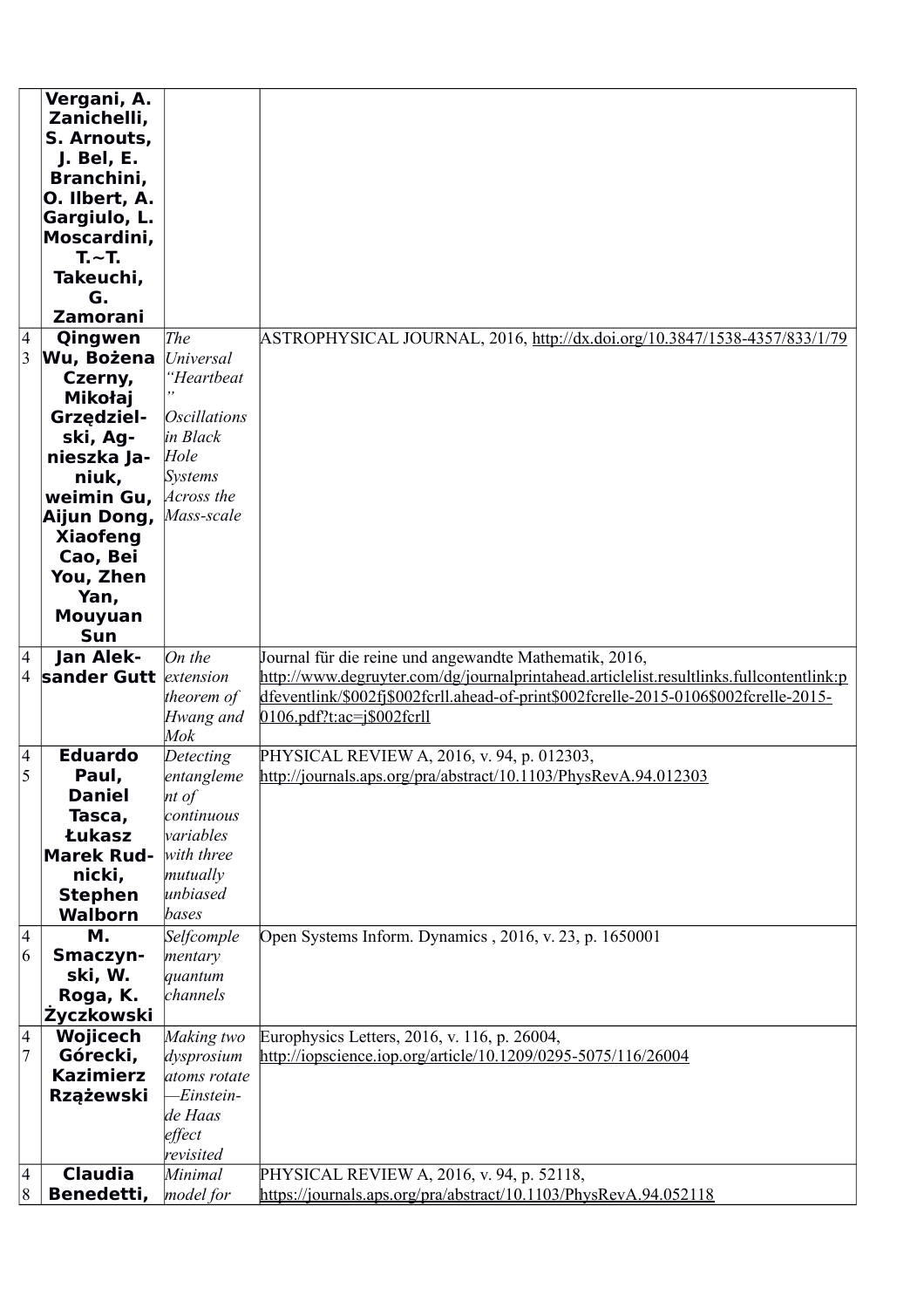|                  | <b>Fernando</b>                     | spontaneou        |                                                                 |
|------------------|-------------------------------------|-------------------|-----------------------------------------------------------------|
|                  | Galve, Mat-                         | s quantum         |                                                                 |
|                  | teo G. A.                           | synchroniza       |                                                                 |
|                  | Paris,                              | tion              |                                                                 |
|                  | <b>Roberta</b>                      |                   |                                                                 |
|                  | Zambrini,                           |                   |                                                                 |
|                  | <b>Antonio</b>                      |                   |                                                                 |
|                  | <b>Mandarino</b>                    |                   |                                                                 |
| $\vert 4 \vert$  | <b>Rafał</b>                        | Properties        | PHYSICAL REVIEW A, 2016, v. 94, p. 63638,                       |
| $\vert 9$        | Ołdziejew-                          | of strongly       | http://journals.aps.org/pra/abstract/10.1103/PhysRevA.94.063638 |
|                  | ski, Krzyszt dipolar                |                   |                                                                 |
|                  | of Jachym-                          | Bose gases        |                                                                 |
|                  | ski                                 | beyond the        |                                                                 |
|                  |                                     | Born              |                                                                 |
|                  |                                     | approximati       |                                                                 |
|                  |                                     | on                |                                                                 |
| 5                | <b>Jerzy</b>                        | <b>Spacetimes</b> | PHYSICAL REVIEW D, 2016, v. 94, p. 64018,                       |
| $\boldsymbol{0}$ | <b>Lewandows</b>                    | foliated by       | http://journals.aps.org/prd/pdf/10.1103/PhysRevD.94.064018      |
|                  | ki, Adam                            | nonexpandi        |                                                                 |
|                  | $Sz-$                               | ng and            |                                                                 |
|                  | ereszewski, Killing                 |                   |                                                                 |
|                  | <b>Piotr Waluk</b> <i>horizons:</i> |                   |                                                                 |
|                  |                                     | Higher            |                                                                 |
|                  |                                     | dimension         |                                                                 |

# **Publications in other journals in 2016**

| No. | <b>Authors</b>        | <b>Title</b>                         | Journal                            |
|-----|-----------------------|--------------------------------------|------------------------------------|
|     | Jerzy Juliusz Ki-     | <i>Wigner Function of a Qubit</i>    | <b>BANACH CENTER PUBLICATIONS,</b> |
|     | jowski, Piotr Jan     |                                      | $2016$ , v. 110, p. 1-9            |
|     | Waluk, Katarzyna      |                                      |                                    |
|     | <b>Jadwiga Senger</b> |                                      |                                    |
|     | Jacek Jezierski, Pi-  | Proof of Positive Energy Theorem by  | <b>BANACH CENTER PUBLICATIONS,</b> |
|     | otr Jan Waluk         | spacetime foliations                 | $2016$ , v. 110, p. 115-120        |
|     | Łukasz Turski         | Edukacja na Rozdrożu [Education at a | PAU, 2016                          |
|     |                       | Crossroads]                          |                                    |

# **Conference publications in 2016**

| No. | <b>Authors</b>                             | <b>Title</b> | Journal                                         |
|-----|--------------------------------------------|--------------|-------------------------------------------------|
|     | <b>Mikołaj Sow-</b> <i>Modular control</i> |              | PROCEEDINGS OF SPIE, 2016, v. 10031, p. 100313F |
|     | iński, Grze-                               | system for   |                                                 |
|     | gorz Henryk <i>optogenetic</i>             |              |                                                 |
|     | <b>Kasprowicz, experiments</b>             |              |                                                 |
|     | <b>Paweł Kulik,</b>                        |              |                                                 |
|     | Lech                                       |              |                                                 |
|     | <b>Mankiewicz,</b>                         |              |                                                 |
|     | Rafał D.,                                  |              |                                                 |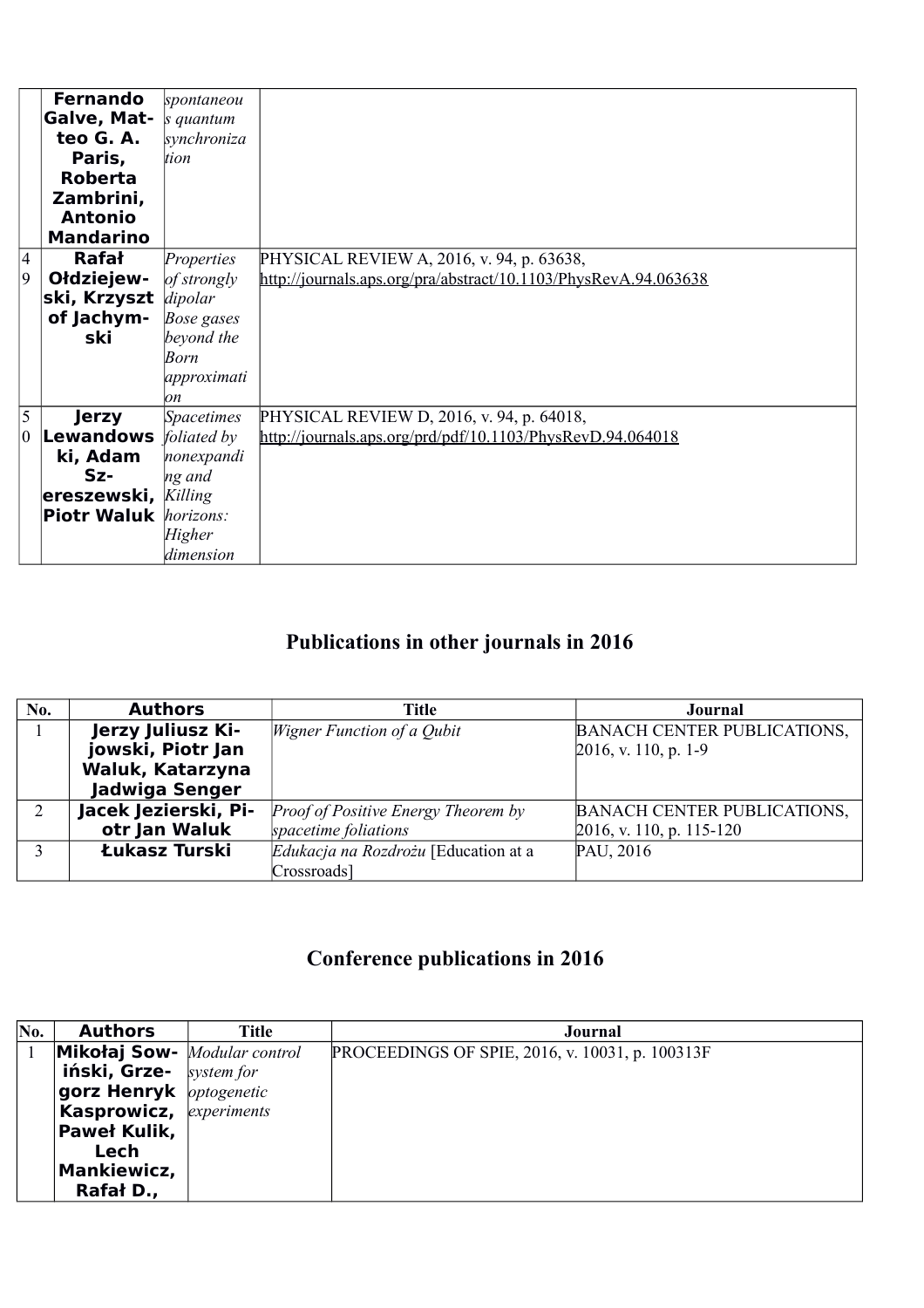|                | <b>Jakub</b><br>Jarosiński,             |                    |                                                 |
|----------------|-----------------------------------------|--------------------|-------------------------------------------------|
|                | <b>RAFAŁ CZA-</b>                       |                    |                                                 |
|                | <b>JKOWSKI,</b>                         |                    |                                                 |
|                | <b>EWELINA</b>                          |                    |                                                 |
|                | <b>ANNA KNAP-</b>                       |                    |                                                 |
|                | SKA, Alicja                             |                    |                                                 |
|                | Puścian,<br><b>Jakub Kowal-</b>         |                    |                                                 |
|                | ski, Kon-                               |                    |                                                 |
|                | stantin                                 |                    |                                                 |
|                | Rusakov,                                |                    |                                                 |
|                | <b>Tomasz</b>                           |                    |                                                 |
|                | Przywózki,                              |                    |                                                 |
|                | <b>Paweł</b>                            |                    |                                                 |
|                | Rasiński,                               |                    |                                                 |
|                | <b>Bartłomiej</b><br><b>Marcin</b>      |                    |                                                 |
|                | <b>Juszczyk</b>                         |                    |                                                 |
| $\overline{2}$ | Rafał D., Al-                           | Implementation of  | PROCEEDINGS OF SPIE, 2016, v. 10031, p. 100312P |
|                | <b>icja Puścian,</b> control system for |                    |                                                 |
|                | Grzegorz                                | optogenetic        |                                                 |
|                | <b>Henryk</b>                           | devices and home-  |                                                 |
|                | Kasprowicz,                             | cage environments  |                                                 |
|                | Mikołaj Sow-                            |                    |                                                 |
|                | iński, Jakub                            |                    |                                                 |
|                | Jarosiński,<br><b>Paweł Kulik,</b>      |                    |                                                 |
|                | <b>RAFAŁ CZA-</b>                       |                    |                                                 |
|                | <b>JKOWSKI,</b>                         |                    |                                                 |
|                | <b>EWELINA</b>                          |                    |                                                 |
|                | <b>ANNA KNAP-</b>                       |                    |                                                 |
|                | SKA, Jakub                              |                    |                                                 |
|                | Kowalski,                               |                    |                                                 |
|                | <b>Konstantin</b><br>Rusakov,           |                    |                                                 |
|                | <b>Tomasz</b>                           |                    |                                                 |
|                | Przywózki,                              |                    |                                                 |
|                | <b>Paweł</b>                            |                    |                                                 |
|                | Rasiński,                               |                    |                                                 |
|                | <b>Bartłomiej</b>                       |                    |                                                 |
|                | <b>Marcin</b>                           |                    |                                                 |
|                | Juszczyk,<br>Lech                       |                    |                                                 |
|                | <b>Mankiewicz</b>                       |                    |                                                 |
| $\overline{3}$ | <b>Jakub</b>                            | Miniature          | PROCEEDINGS OF SPIE, 2016, v. 10031, p. 1003139 |
|                | Jarosiński,                             | subcutaneous       |                                                 |
|                | Grzegorz                                | optogenetic device |                                                 |
|                | <b>Henryk</b>                           |                    |                                                 |
|                | Kasprowicz,                             |                    |                                                 |
|                | <b>Bartłomiej</b><br><b>Marcin</b>      |                    |                                                 |
|                | Juszczyk,                               |                    |                                                 |
|                | <b>Rafał</b>                            |                    |                                                 |
|                | Krawczyk,                               |                    |                                                 |
|                | Alicja Puś-                             |                    |                                                 |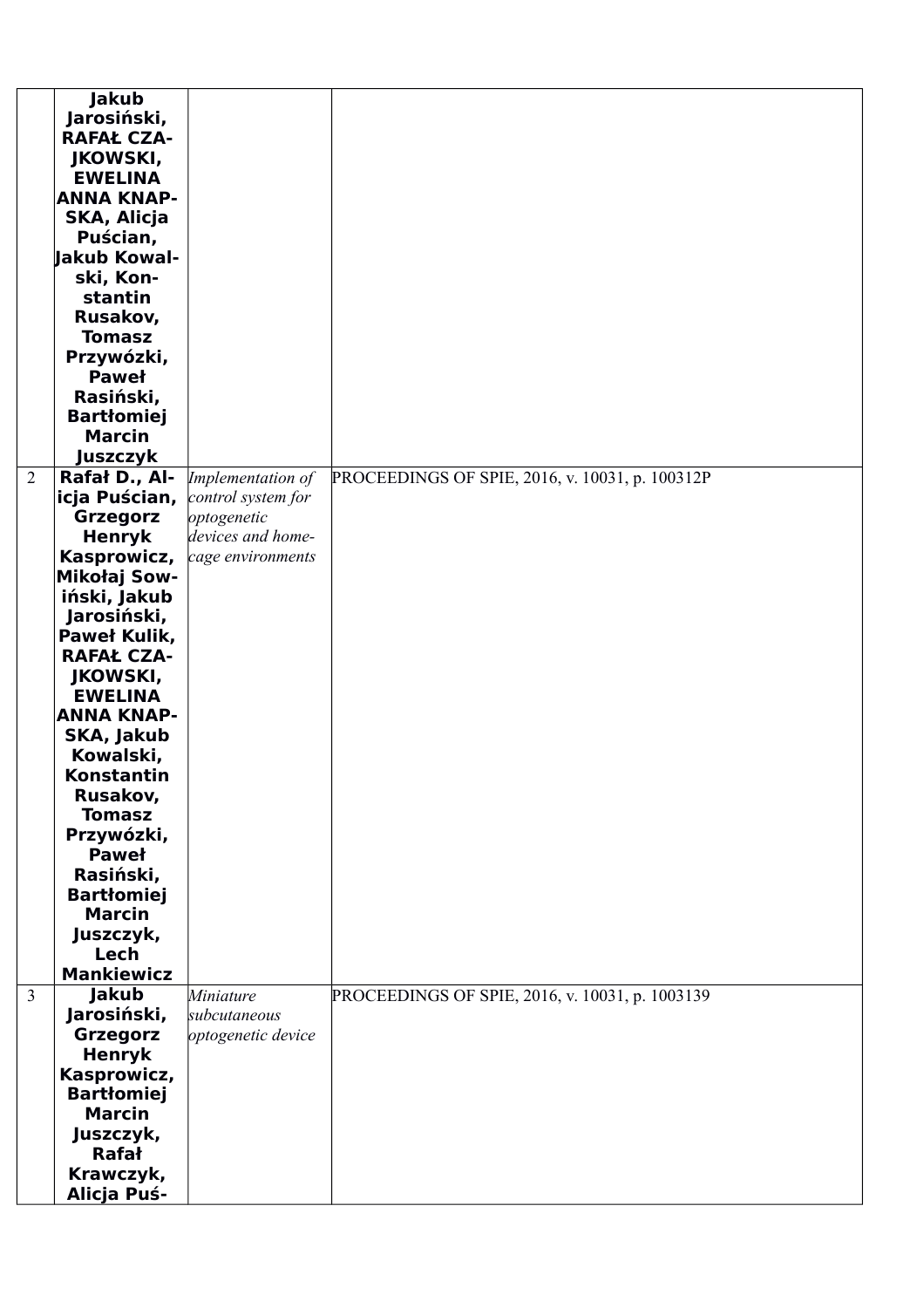|                | cian, Mikołaj            |                      |                                                                             |
|----------------|--------------------------|----------------------|-----------------------------------------------------------------------------|
|                | Sowiński,                |                      |                                                                             |
|                | <b>Paweł Kulik,</b>      |                      |                                                                             |
|                | <b>EWELINA</b>           |                      |                                                                             |
|                | <b>ANNA KNAP-</b>        |                      |                                                                             |
|                | <b>SKA, Tomasz</b>       |                      |                                                                             |
|                | Przywózki,               |                      |                                                                             |
|                | <b>Paweł</b>             |                      |                                                                             |
|                | Rasiński,                |                      |                                                                             |
|                | Lech                     |                      |                                                                             |
|                | <b>Mankiewicz</b>        |                      |                                                                             |
| $\overline{4}$ | <b>lan Ander-</b>        | Conformal Walker     | $arXiv$ , 2016, http://arxiv.org/pdf/1609.02371v2                           |
|                | son, Thomas              | metrics and linear   |                                                                             |
|                | Leistner, An- Fefferman- |                      |                                                                             |
|                | dree Lis-                | Graham equations     |                                                                             |
|                | chewski,                 |                      |                                                                             |
|                | <b>Paweł</b>             |                      |                                                                             |
|                | <b>Krzysztof</b>         |                      |                                                                             |
|                | <b>Nurowski</b>          |                      |                                                                             |
| 5              | <b>Paweł</b>             | New relations        | $arXiv$ , 2016, http://arxiv.org/pdf/1601.03979v2                           |
|                | <b>Krzysztof</b>         | between G2-          |                                                                             |
|                | Nurowski,                | geometries in        |                                                                             |
|                | <b>Thomas</b>            | dimensions 5 and 7   |                                                                             |
|                | Leistner,                |                      |                                                                             |
|                | Katja Sager-             |                      |                                                                             |
|                | schnig                   |                      |                                                                             |
| 6              | <b>Paweł</b>             | How the green        | $arXiv$ , 2016, http://arxiv.org/pdf/1608.08673v1                           |
|                | <b>Krzysztof</b>         | light was given for  |                                                                             |
|                | Nurowski,                | gravitational wave   |                                                                             |
|                | <b>Denson C</b>          | search               |                                                                             |
|                | Hill                     |                      |                                                                             |
| $\overline{7}$ | <b>Paweł</b>             | $Sp(3,R)$ Monge      | $arXiv$ , 2016, http://arxiv.org/pdf/1606.08675y1                           |
|                | <b>Krzysztof</b>         | geometries in        |                                                                             |
|                | Nurowski,                | dimension 8          |                                                                             |
|                | lan Ander-               |                      |                                                                             |
|                | son                      |                      |                                                                             |
| 8              | M Enríquez,              | Maximally            | JOURNAL OF PHYSICS: CONFERENCE SERIES, 2016, v. 698, p.                     |
|                | <b>I Wintrow-</b>        | Entangled            | 012003                                                                      |
|                | icz, Karol               | Multipartite States: |                                                                             |
|                | Życzkowski               | A Brief Survey       |                                                                             |
| 9              | <b>Hans-Peter</b>        | On the Existence of  | Vietnam Journal of Mathematics, 2016, v. 44, p. 231-249,                    |
|                | Gittel, Jacek            | Rigid Spheres in     | http://dx.doi.org/10.1007/s10013-016-0185-z                                 |
|                | Jezierski,               | Four-Dimensional     |                                                                             |
|                | <b>Jerzy Juliusz</b>     | Spacetime            |                                                                             |
|                | <b>Kijowski</b>          | Manifolds            |                                                                             |
| 10             | <b>Didier Bar-</b>       | The Athena X-ray     | PROCEEDINGS OF SPIE, 2016, v. 9905, p. id. 99052F, 41 pp.,                  |
|                | ret, Thien-              | Integral Field Unit  | http://proceedings.spiedigitallibrary.org/proceeding.aspx?articleid=2546041 |
|                | Lam Throng,              | $(X$ -IFU)           |                                                                             |
|                | <b>Agnieszka</b>         |                      |                                                                             |
|                | Janiuk, et.              |                      |                                                                             |
|                | al.                      |                      |                                                                             |
| 11             | <b>Paweł</b>             | Conformal            | arXiv, 2016, http://arxiv.org/pdf/1506.03280v1                              |
|                | <b>Krzysztof</b>         | transformations      |                                                                             |
|                | Nurowski,                | and the beginning    |                                                                             |
|                | <b>Krzysztof</b>         | of the Universe      |                                                                             |
|                | <b>Antoni</b>            |                      |                                                                             |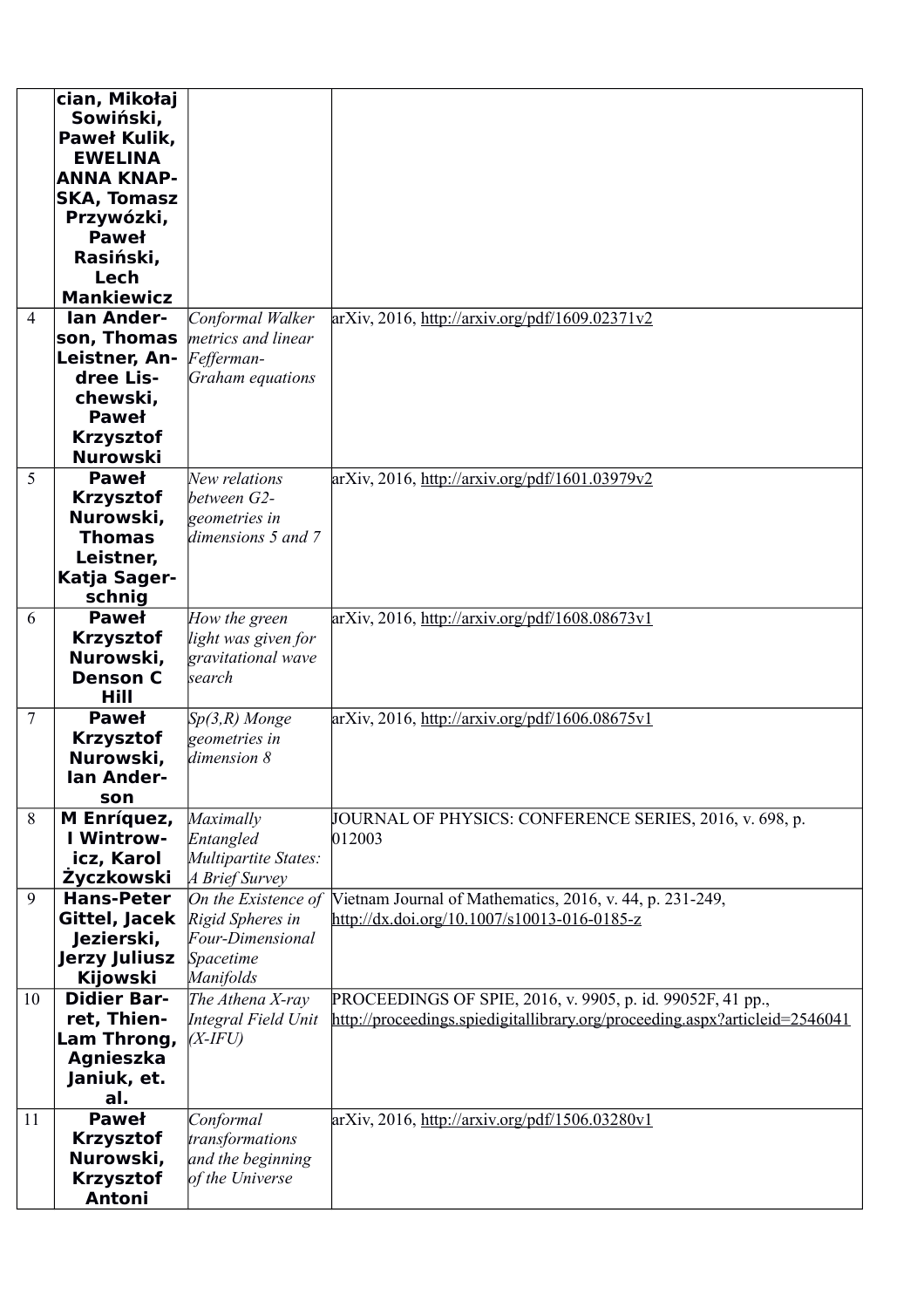|    | <b>Meissner</b>    |                       |                                                                    |
|----|--------------------|-----------------------|--------------------------------------------------------------------|
| 12 | <b>Paweł</b>       | Ring Type             | $arXiv$ , 2016, http://arxiv.org/pdf/1510.06537v2                  |
|    | <b>Krzysztof</b>   | Structures in the     |                                                                    |
|    | Nurowski,          | Planck map of the     |                                                                    |
|    | <b>Krzysztof</b>   | CMB                   |                                                                    |
|    | <b>Antoni</b>      |                       |                                                                    |
|    | Meissner,          |                       |                                                                    |
|    | <b>Daniel An</b>   |                       |                                                                    |
| 13 | <b>Adam</b>        | $Pi$ of the Sky       | PROCEEDINGS OF SPIE, 2016, v. 10031, p. 1003141                    |
|    | Zadrożny,          | <i>involvement in</i> |                                                                    |
|    | <b>Marcin</b>      | LSC-Virgo             |                                                                    |
|    | Sokołowski,        | electromagnetic       |                                                                    |
|    | Lech               | follow-up project     |                                                                    |
|    | <b>Mankiewicz,</b> |                       |                                                                    |
|    | <b>Aleksander</b>  |                       |                                                                    |
|    | <b>Filip Zar-</b>  |                       |                                                                    |
|    | necki              |                       |                                                                    |
| 14 | M. Ferocci,        | The LOFT mission      | Proceedings of the SPIE, 2016, v. 9905, p. 99051                   |
|    | <b>Bożena Cz-</b>  | concept: a status     |                                                                    |
|    | erny,              | update                |                                                                    |
| 15 | Wojciech           | Analysis of a         | Dynamical Systems: Theoretical and Experimental Analysis; Springer |
|    | Szumiński,         | constrained two-      | Proceedings in Mathematics and Statistics, 2016, v. 182, p. 361,   |
|    | <b>Tomasz Sta-</b> | body problem          | arxiv.org/pdf/1606.03009                                           |
|    | chowiak            |                       |                                                                    |

### **Other publications by employees of the Center for Theoretical Physics PAS in 2016**

|                | <b>Wojciech Szu-</b>    | Analysis of a Constrained Two-     | Dynamical Systems: Theoretical and Experimental  |
|----------------|-------------------------|------------------------------------|--------------------------------------------------|
|                | miński, Tomasz          | <b>Body Problem</b>                | Analysis, 2016,                                  |
|                | <b>Stachowiak</b>       |                                    | http://link.springer.com/book/10.1007/978-3-319- |
|                |                         |                                    | 42408-8                                          |
| $\overline{2}$ | Małgorzata              | VIPERS: Stellar population         | 37th Meeting of the Polish Astronomical Society, |
|                | Siudek, Katarzyna       | properties of early-type galaxies  | 2016, p. 246-249,                                |
|                | Ewa Małek, B.           |                                    | http://www.pta.edu.pl/pliki/proc/vol3/v3p246.pdf |
|                | Garilli, M. Scodeg-     |                                    |                                                  |
|                | gio, A. Fritz, Ag-      |                                    |                                                  |
|                | nieszka Pollo           |                                    |                                                  |
| 3              | Agnieszka Pollo,        | VIPERS: galaxies and large scale   | 37th Meeting of the Polish Astronomical Society, |
|                | Katarzyna Ewa           | structure at z \tilde 1 in         | 2016, p. 229-232,                                |
|                | Małek, Janusz Kry-      | unprecedented detail               | http://www.pta.edu.pl/pliki/proc/vol3/v3p229.pdf |
|                | wult, Aleksandra        |                                    |                                                  |
|                | Alicja Solarz, T.       |                                    |                                                  |
|                | Górecki, A. Nad-        |                                    |                                                  |
|                | kańska, Mał-            |                                    |                                                  |
|                | gorzata Siudek          |                                    |                                                  |
| $\overline{4}$ | Justyna                 | Quasars as tracers of cosmic flows | International Astronomical Union Symposium,      |
|                | Modzelewska,            |                                    | 2016, v. 308, p. 344-345,                        |
|                | Bożena Czerny,          |                                    | http://adsabs.harvard.edu/abs/2016IAUS308344M    |
|                | Maciej Bilicki,         |                                    |                                                  |
|                | <b>Krzysztof</b>        |                                    |                                                  |
|                | <b>Hryniewicz, Mag-</b> |                                    |                                                  |
|                | dalena Krupa,           |                                    |                                                  |
|                | <b>Francesco Petro-</b> |                                    |                                                  |
|                | galli, Wojtek           |                                    |                                                  |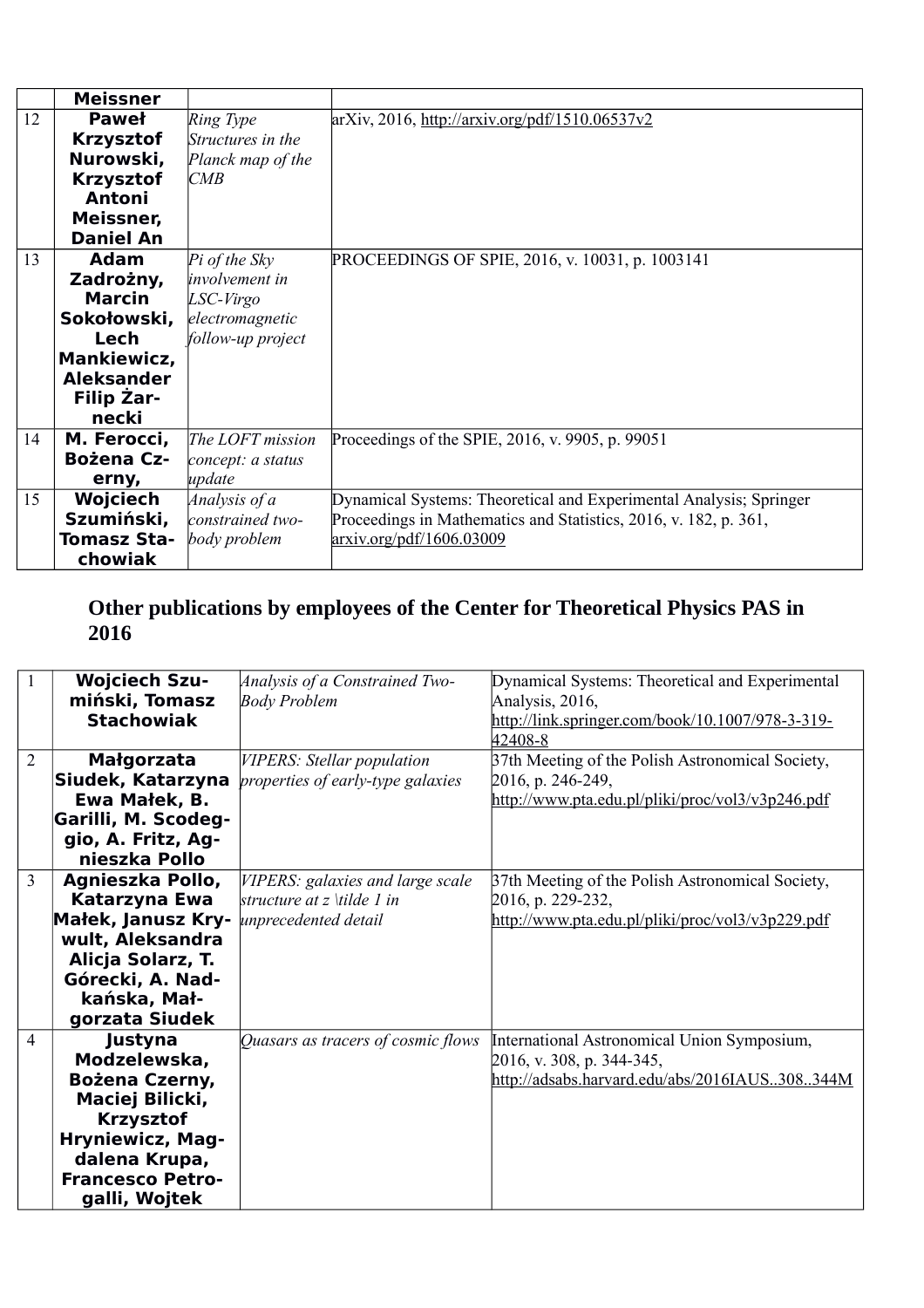|                | Pych, Agnieszka                    |                                             |                                                     |
|----------------|------------------------------------|---------------------------------------------|-----------------------------------------------------|
|                | Kurcz, Andrzej                     |                                             |                                                     |
|                | <b>Udalski</b>                     |                                             |                                                     |
| 5              | Bożena Czerny, Pu                  | Radio quiet quasar main sequence            | Proceedings of a conference held 27 June - 1 July,  |
|                | Du, Jian-Min                       | a hidden parameter behind it                | 2016 in Garching, 2016, p. id. 50                   |
|                | <b>Wang, Conor</b>                 |                                             |                                                     |
|                | <b>Wildy</b>                       |                                             |                                                     |
| 6              | Vladimir Karas,                    | Accretion of gaseous clumps from            | 21st International Conference on General Relativity |
|                | <b>Devaki Kunner-</b>              | the Galactic Center Mini-spiral             | and Gravitation, 2016, p. 98                        |
|                | iath, Bożena Cz-                   | onto Milky Way's supermassive<br>black hole |                                                     |
|                | erny, Agata<br>Rozanska, Tek P.    |                                             |                                                     |
|                | <b>Adhikari</b>                    |                                             |                                                     |
| $\overline{7}$ | Justyna                            | Tracing dark energy with quasars            | 37th Meeting of the Polish Astronomical Society,    |
|                |                                    |                                             | 2016, p. 255-258                                    |
|                | Średzińska,                        |                                             |                                                     |
|                | <b>Bożena Czerny,</b>              |                                             |                                                     |
|                | Maciej Bilicki,                    |                                             |                                                     |
|                | <b>Krzysztof</b>                   |                                             |                                                     |
|                | <b>Hryniewicz, Mag-</b>            |                                             |                                                     |
|                | dalena Krupa, Ag-                  |                                             |                                                     |
|                | nieszka Kurcz,                     |                                             |                                                     |
|                | Paola Marziani,                    |                                             |                                                     |
|                | Agnieszka Pollo,                   |                                             |                                                     |
|                | <b>Wojtek Pych, An-</b>            |                                             |                                                     |
|                | drzej Udalski                      |                                             |                                                     |
| 8              | Tek P. Adhikari,                   | On the warm absorber in $AGN$               | 37th Meeting of the Polish Astronomical Society,    |
|                | Agata Różańska,                    | outflow                                     | 2016, p. 239-242                                    |
|                | Małgorzata                         |                                             |                                                     |
|                | Sobolewska,                        |                                             |                                                     |
|                | <b>Bożena Czerny</b>               |                                             |                                                     |
| 9              | Patrycja Bagińska,                 | The ionization instability driven           | 37th Meeting of the Polish Astronomical Society,    |
|                | Agata Różańska,                    | outbursts in 4U 1630-472                    | 2016, p. 154-157                                    |
|                | Bożena Czerny,<br>Agnieszka Janiuk |                                             |                                                     |
| 10             | Agnieszka Janiuk,                  | Simulations of coalescing black             | Proceedings of the Polish Astronomical Society,     |
|                | <b>Szymon</b>                      | holes                                       | $2016$ , v. 3, p. 127-130,                          |
|                | Charzyński                         |                                             | https://www.pta.edu.pl/proc/v3p127                  |
| 11             | Petra Sukova,                      | Relativistic low angular                    | Proceedings of the Polish Astronomical Society,     |
|                | <b>Szymon</b>                      | momentum accretion in 3D                    | 2016, v. 3, p. 150-153,                             |
|                | Charzyński, Ag-                    |                                             | https://www.pta.edu.pl/proc/v3p150                  |
|                | nieszka Janiuk                     |                                             |                                                     |
| 12             | Adam Sawicki,                      | Universality of quantum qudit               | arXiv:1609.05780                                    |
|                | Katarzyna Karnas                   | gates                                       |                                                     |
| 13             | Adam Sawicki,                      | Criteria for universality of                | arXiv:1610.00547                                    |
|                | Katarzyna Karnas                   | quantum gates                               |                                                     |
| 14             | Mikołaj Grzędziel-                 | Modified viscosity in accretion             | arXiv:1609.09322                                    |
|                | ski, Agnieszka Ja-                 | disks. Application to Galactic              |                                                     |
|                | niuk, Bożena Cz-                   | black hole binaries, intermediate           |                                                     |
|                | erny                               | mass black holes and AGN                    |                                                     |